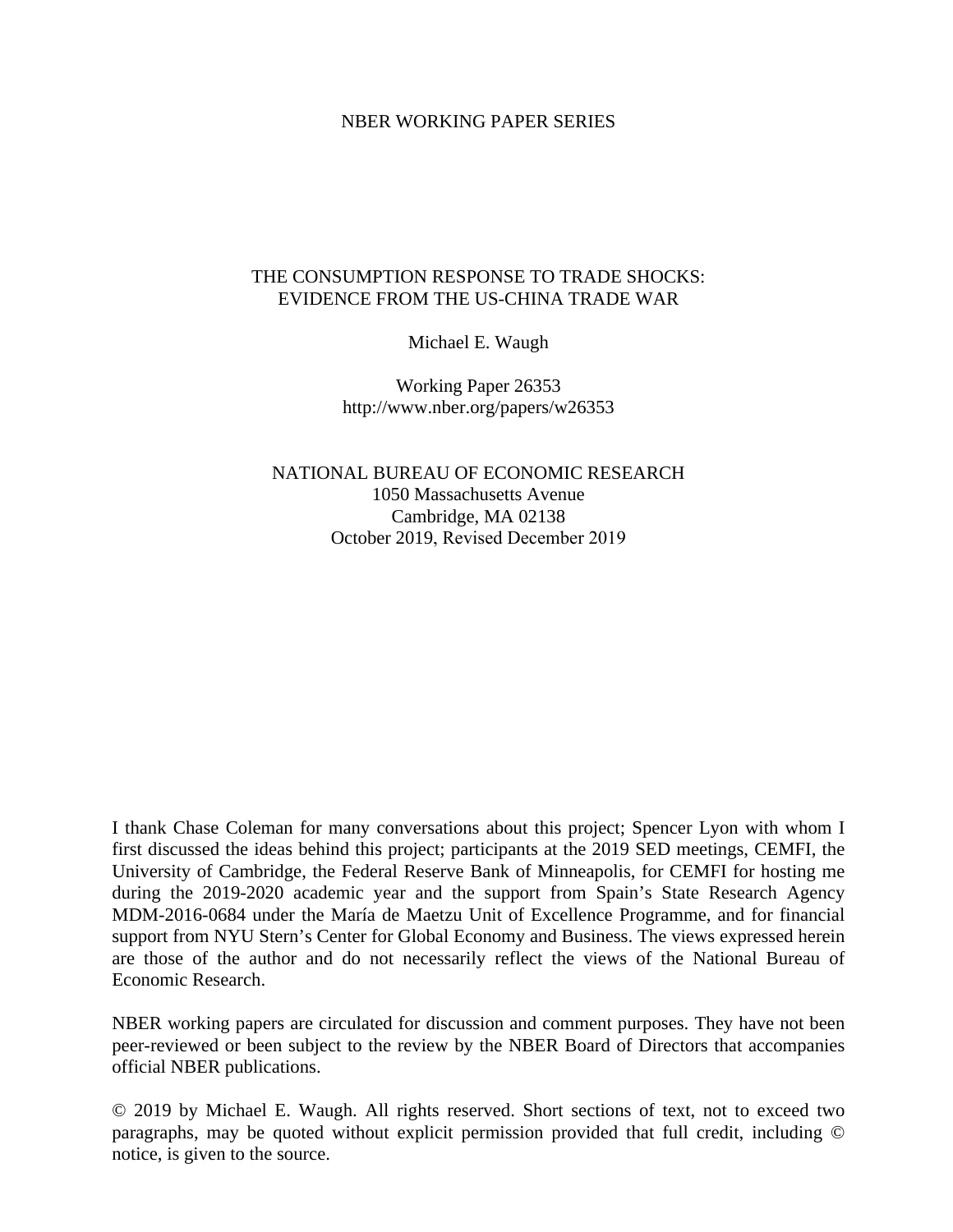The Consumption Response to Trade Shocks: Evidence from the US-China Trade War Michael E. Waugh NBER Working Paper No. 26353 October 2019, Revised December 2019 JEL No. A0,E0,E21,E65,F0,F13,F4,F6

#### **ABSTRACT**

This paper provides evidence on the consumption effects of trade shocks by exploiting changes in US and Chinese trade policy between 2017 and 2018. The analysis uses a unique data set with the universe of new auto sales at the US county level, at a monthly frequency, and a simple difference-in-difference approach to measure the effect of changes in trade policy on county-level consumption. I estimate the elasticity of consumption growth to Chinese retaliatory tariffs to be around minus one. This implies that counties in the upper quartile of the retaliatory-tariff distribution experienced a 3.8 percentage point decline in consumption growth. The fall in consumption corresponds with decline in both tradeable and retail employment. These results suggest that Chinese retaliation is leading to concentrated welfare losses in the US.

Michael E. Waugh Stern School of Business New York University 44 West Fourth Street, Suite 7-160 New York, NY 10012 and NBER mwaugh@stern.nyu.edu

A Code Repository is available at https://github.com/mwaugh0328/consumption\_and\_tradewar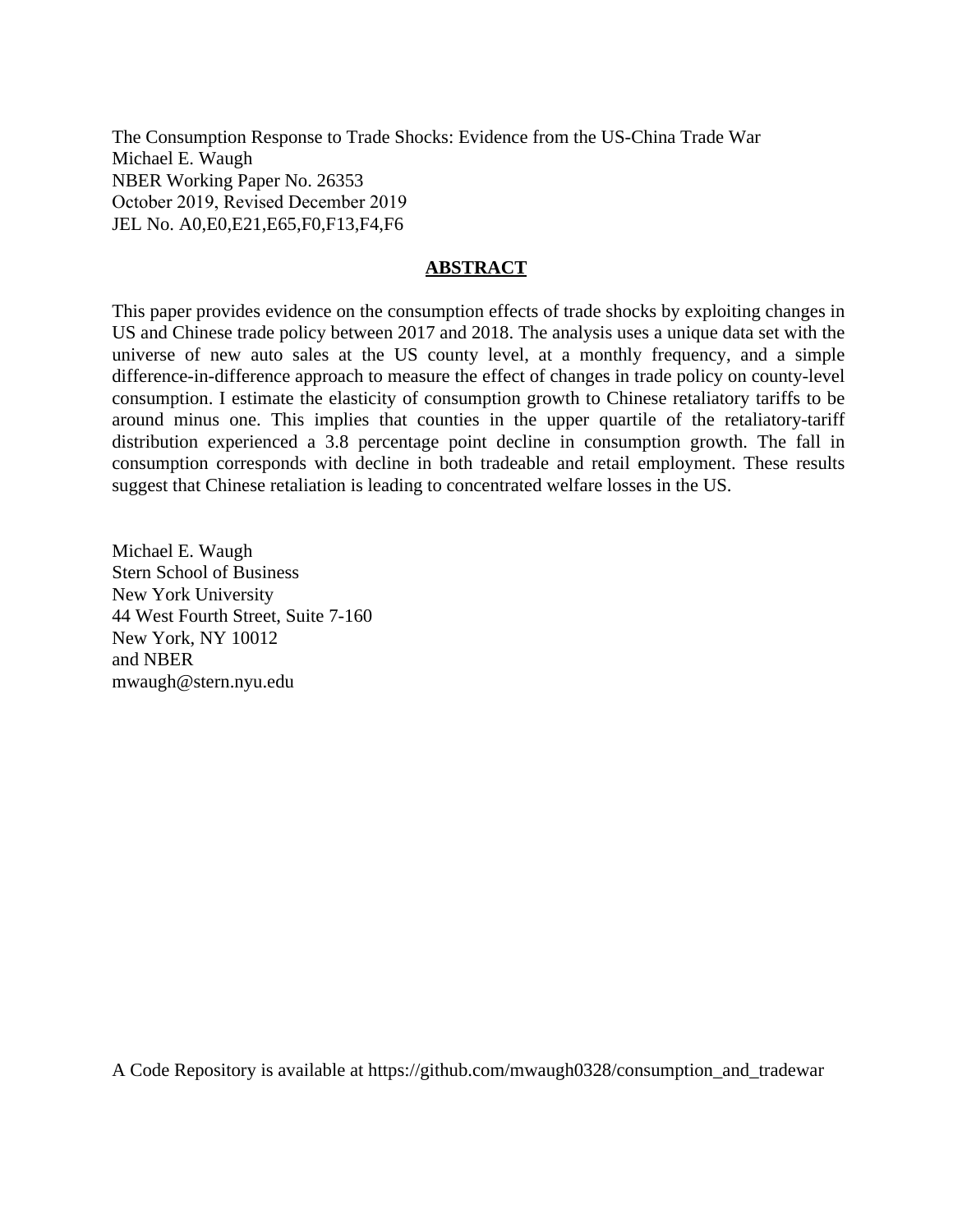# **1. Introduction**

What are the distributional impacts of trade shocks? In the context of the US-China trade war—the unprecedented tit-for-tat increase in tariffs by the US and China—this paper provides new evidence on the consumption effects of trade shocks. Both visually and through formal econometric specifications, I find that the trade war is inducing concentrated losses in consumption and employment for American communities most exposed to Chinese retaliatory tariffs.

The research design is simple: I exploit variation in a county's exposure to Chinese retaliatory tariffs on US products between 2017 and 2018 and correlate it with changes in consumption at the county level. The focus on Chinese tariffs on US products stems from a desire to measure a trade-induced change in labor income/production opportunities; e.g., soybean farmers in Iowa lose the ability to sell their product due to Chinese retaliation.

The focus on consumption stems from the desire to measure welfare. Consumption, rather than labor market outcomes, probably better reflects how economic welfare is allocated across those who are differentially impacted by trade. Moreover, the consumption response assists in revealing the opportunities households have to adjust to these shocks.<sup>[1](#page-2-0)</sup> While studying consumption has many appealing features, measuring consumption at the microeconomic level is, in general, difficult. My approach to measuring consumption is to use a unique data set with the universe of new auto sales at the US county level, at a monthly frequency, over the period 2016-2018 (other years will be added as data become available).

Results using data up to January 2019 show that changes in US-China trade policy had large effects on consumption. Visual and simple comparisons of means show that auto sales growth is about 2.5 percentage points lower in high-tariff counties relative to low-tariff counties (see Figure [2](#page-13-0) for example) after the start of the trade war in July 2018. In my econometric specification, I find that the elasticity of consumption growth to tariffs to be around −1—i.e., one percentage point increase in a county's exposure to Chinese retaliatory tariffs leads to a 1 percentage point decrease in auto sales growth. In terms of magnitudes, this elasticity implies a nearly 3.8 percentage point decline in auto sales growth for counties in the upper quartile of the tariff distribution relative to counties in the lower quartile.

I connect the decline in consumption with exports and employment growth. Using the same empirical strategy, I find that Chinese retaliatory tariffs reduced a county's total exports and negatively affected the labor market, and especially so for segments of the labor market who

<span id="page-2-0"></span><sup>&</sup>lt;sup>1</sup>From a general perspective, see elaborations on this issue in, for example, [Krueger and Perri](#page-30-0) [\(2006\)](#page-30-0) or the survey in [Attanasio and Pistaferri](#page-29-0) [\(2016\)](#page-29-0). As a specific example, in [Lyon and Waugh](#page-30-1) [\(2019\)](#page-30-1), we find that while trade has harsh consequences for labor markets, but in welfare terms very few lose because of households' ability to smooth out the shock.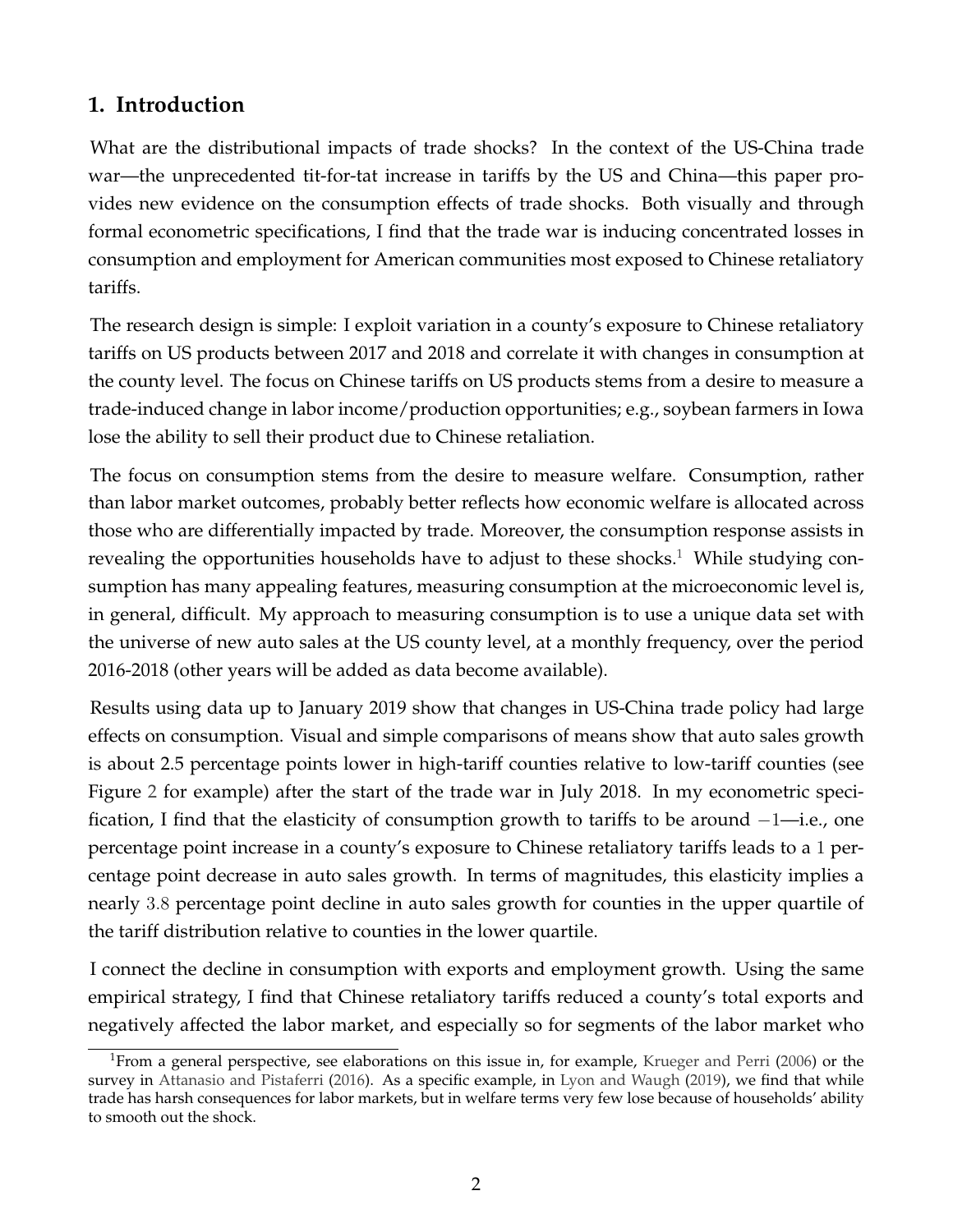are the most sensitive to trade. In particular, I estimate a 0.75 percentage point decline in employment growth for high tariff counties relative to low tariff counties and this estimate doubles for goods-producing employment. This evidence suggests that the decline in consumption is related to these negative labor market consequences.

I also find some evidence that retaliatory tariffs are affecting retail employment. Retail employment is another proxy for consumption expenditures (see, e.g., [Guren, McKay, Nakamura,](#page-30-2) [and Steinsson](#page-30-2) [\(2018\)](#page-30-2)) and as a way to detect demand driven changes in local economic activity [\(Mian and Sufi](#page-30-3) [\(2014\)](#page-30-3)). The evidence is mixed because my baseline specifications provide unclear results. But after controlling for a county's characteristics in a time-varying way, a sizeable negative effect of retaliatory tariffs on retail employment emerges. The decline in retail employment suggests that consumption, above and beyond autos, is falling and that effects of the trade war are spilling over into economic activity not directly exposed to retaliatory tariffs.

The final part of the paper looks for preexisting trends and announcement effects in the data. For both auto sales and employment, I find no evidence that highly exposed counties were growing in any different way relative to less exposed counties prior to the announcement of the trade war (see Figure [4](#page-23-0) and Figure [5a\)](#page-25-0). For auto sales, there is some evidence that consumption is reacting to the announcement of the US's intention to impose tariffs and China's retaliation in March and April of 2018. This and other evidence suggest that the decline in consumption may not be fully accounted for by the current changes the labor market, but driven by expectations and increases in uncertainty about future labor market opportunities.

Two different back-of-the envelope calculations suggest these effects are economically meaningful. Under an assumption that the estimated relative effects are the same as absolute effects, the auto estimates imply a decrease in aggregate consumption of up to \$54 billion. Moreover, this effect is concentrated with high tariff counties experiencing a \$1,600 per worker decrease in aggregate consumption. As a lower bound, the retail employment estimates imply a decrease in aggregate consumption of \$20 billion and \$630 per worker for those in high tariff counties.

Two ideas motivate this paper. The first is the desire to measure how trade-induced changes in labor income or production opportunities feed into consumption. While prior work has traditionally focused on labor market outcomes, there is little empirical evidence that measures the labor-market-induced consumption effects of trade. [Barrot, Loualiche, Plosser, and Sauvagnat](#page-29-1) [\(2018\)](#page-29-1) is most closely related by studying debt and the China shock of the early 2000s.

Evidence on the response of consumption is important for evaluating the consequences of and appropriate policy responses to trade exposure for the following reason: The consumption response reveals the extent to which households can adjust to trade shocks. For example, if consumption does not change much—even though trade negatively affects the labor market—this suggests that these shocks are insurable, and hence the distributional consequences and wel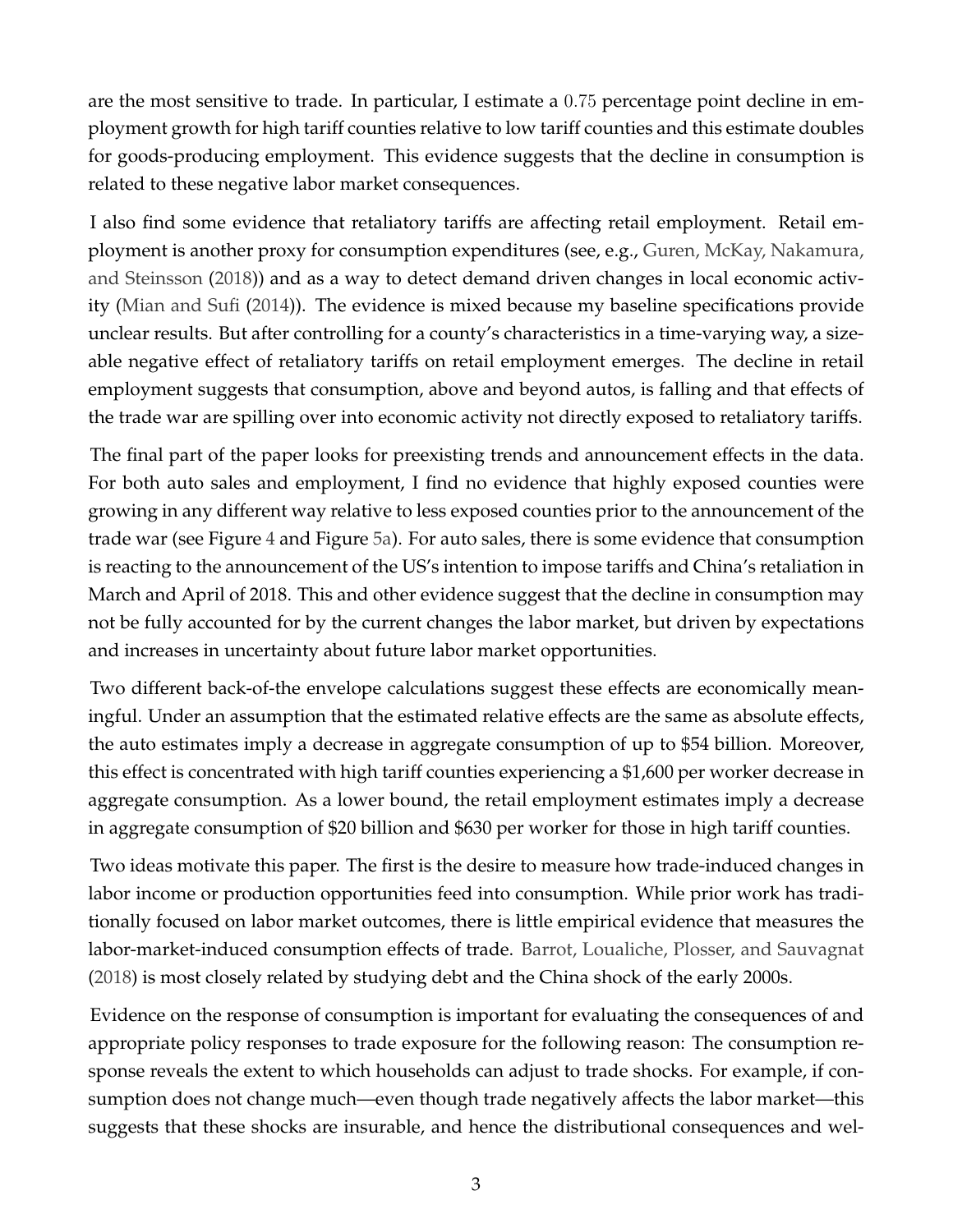fare losses associated with exposure to trade are small. In contrast, if consumption changes a lot, this suggests that the labor market consequences are passing through to consumption, and hence there are important distributional consequences for welfare associated with trade. This paper's main result is more consistent with the latter interpretation: Chinese retaliation is leading to welfare losses.

A second motivation of this paper is to understand the economic consequences of the US-China trade war. From a theoretical perspective, we should expect the trade war to affects welfare through two hardships. The first hardship is that US tariffs on Chinese goods will impose hardship on *all* US consumers through higher prices and a reduction in variety. This prediction is becoming apparent as [Fajgelbaum, Goldberg, Kennedy, and Khandelwal](#page-29-2) [\(2019\)](#page-29-2), [Amiti, Redding, and Weinstein](#page-29-3) [\(2019\)](#page-29-3), and [Cavallo, Gopinath, Neiman, and Tang](#page-29-4) [\(2019\)](#page-29-4) find that the US tariffs are leading to higher prices and a reduction in welfare for all consumers.

There is a second hardship of the trade war: Retaliatory Chinese tariffs should affect labor income and/or production opportunities for those directly impacted and lead to reductions in consumption and welfare. Unlike the price effects—which are spread widely across the US population—this hardship is concentrated. That is for those who had a position of comparative advantage for the Chinese market and lost it due to tariffs—they bear this burden of the trade war *alone*. The contribution of this paper is to use consumption data, at a narrow geographic detail and high frequency, to directly measure the size of this burden.

# <span id="page-4-1"></span>**2. The Economic Model**

Motivating the research design is the quantitative framework developed (in collaboration with Spencer Lyon) in [\(Lyon and Waugh,](#page-30-4) [2018,](#page-30-4) [2019\)](#page-30-1). Like existing work in the trade and labor markets literature, the framework builds on the idea that labor market adjustment is costly, and hence labor is exposed to changes in a market's trade orientation. That is, labor is not free to move and escape the negative effects of trade. Specifically, real wages within a labor market can be expressed as

<span id="page-4-0"></span>
$$
w(\mathbf{s}, E\mathbf{s}'; \mathcal{S}, E\mathcal{S}'). \tag{1}
$$

**s** is the island-level state, S is the aggregate state, and E is the expectation operator. The islandlevel state **s** depends on the tariff a labor market faces, world prices, and local productivity shocks. This formulation embeds the idea that a labor market may be depressed for several reasons: unfavorable trade exposure or unfavorable (local) productivity shocks. Also these reasons may be interrelated through the nature of comparative advantage. The aggregate state  $S$ would embed aggregate demand and productivity conditions. It would also embed the distribution of asset holdings across markets, which would affect wages through wealth effects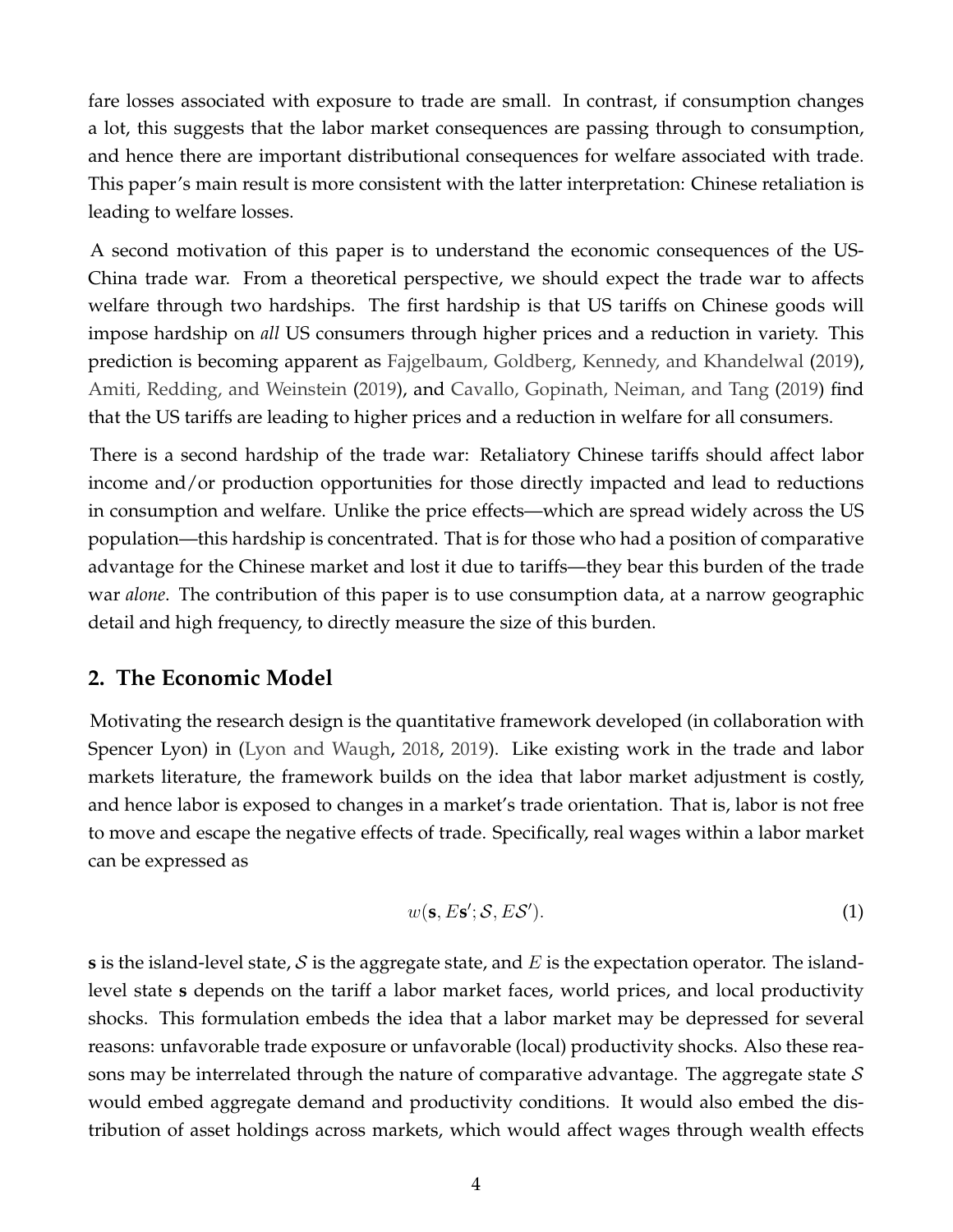in labor supply. Expectations about future states are made explicit here as wages today may depend upon the expectations about the future through intertermporal labor supply motives.

Wages in a labor market are connected with consumption through the households' consumption savings decision. Aggregating within a labor market, consumption per capita is

<span id="page-5-0"></span>
$$
C(w, E w'; \mathcal{S}, E \mathcal{S}') \tag{2}
$$

and depends on labor earnings  $w$  in [\(1\)](#page-4-0), the aggregate state  $S$ , and expectations about future states. Earnings today and expectations about the future will determine consumption, depending on the extent of insurance, smoothing, and precautionary motives. Aggregate states and, in particular, the distribution of asset holdings within a market would also influence consumption.

Thinking through [\(1\)](#page-4-0) and [\(2\)](#page-5-0) motivates the empirical approach. The idea is that Chinese retaliatory tariffs on US products are shifting **s** (and Es') differently across labor markets. For example, counties in Iowa that produce soybeans and pork products will have their state variable **s** shifted by Chinese retaliation; in contrast, service-oriented markets such as New York City are not treated. The primary aim of the project is to directly measure  $C$  and see how these tariff-induced shifts pass through to consumption C.

Evidence on the response of consumption is important for evaluating the consequences of and the appropriate policy responses to trade exposure for the following reason: The consumption response reveals the extent to which households can adjust or are insured against the trade shock. Take, for example, a complete markets setting. There we would expect that a trade shock would result in no differential change in [\(2\)](#page-5-0) across labor markets—even if the trade shock is inducing differential changes in the labor market in [\(1\)](#page-4-0)! In this case, the change in trade policy and trade shocks would have *no distributional impact* on welfare.

In contrast, consider the polar opposite case in which households have no insurance opportunities and/or limited abilities to adjust to the shock (e.g., by moving to a new location). In this case, we would expect to find differential changes in consumption depending on a labor markets' exposure to the shock. In this case, the change in trade policy would have distributional impacts on welfare.

The consumption response discussed above differs from those typically considered in the trade literature. The standard mechanism through which trade affects consumption is more along the lines whereby US tariff increases during the trade war raised prices and lowered consumption (see, e.g., [Amiti et al.](#page-29-3) [\(2019\)](#page-29-3), [Fajgelbaum et al.](#page-29-2) [\(2019\)](#page-29-2), or [Flaaen et al.](#page-30-5) [\(2019\)](#page-30-5)). In the context of the discussion above, US tariff increases are aggregate effects and would affect all households.<sup>[2](#page-5-1)</sup>

<span id="page-5-1"></span><sup>&</sup>lt;sup>2</sup>This is imprecise. The precise statement would need to reflect a subtlety the idea that an aggregate increase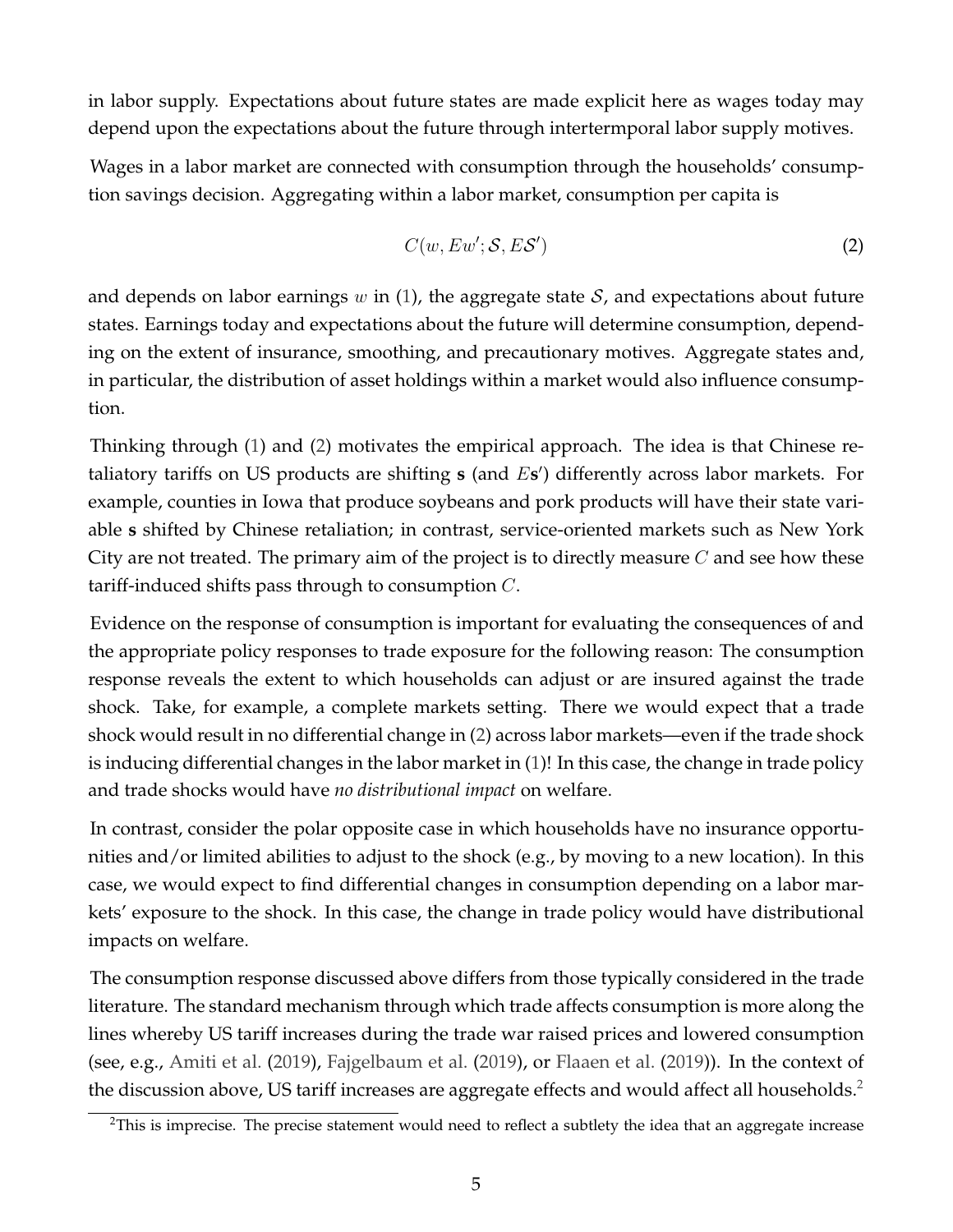In contrast, the goal below is to measure how Chinese tariffs on US exports differentially feed into consumption depending on changes in a county's exposure to the retaliation.

# <span id="page-6-1"></span>**3. Data Overview**

I combine multiple data sources to investigate how Chinese retaliatory tariffs affected consumption and then explore how they operate through trade and employment effects. The code and (when possible) the data is publicly posted at [www.github.com/mwaugh0328/](www.github.com/mwaugh0328/consumption_and_tradewar) [consumption\\_and\\_tradewar](www.github.com/mwaugh0328/consumption_and_tradewar).

# **3.1. Tariff Data**

Per the discussion above, my primary focus is on the Chinese government's retaliation for the tariffs the US imposed on Chinese goods beginning in the spring of 2018. US actions and Chinese reactions played out in several stages. Below, I provide a brief summary of the relevant events up to the start of 2019, which is when the auto sales data set ends (until the 2019 data are available).

**Timeline of the trade war.** Below I outline the main sequence of events I consider—i.e., those leading up to the start of 2019.<sup>[3](#page-6-0)</sup> [Bown and Kolb](#page-29-5) [\(2019\)](#page-29-5) provides an excellent resource for understanding and tracking various aspects of the trade war.

In April 2017, the United States opened an investigation under Section 232 of the Trade Act of 1974 to ascertain whether steel and aluminum imports constitute a national security threat. Then, in August 2017, another investigation was opened under Section 301 of the Trade Act of 1974 to investigate whether Chinese trade practices are discriminatory and harmful to US intellectual property rights. These investigations were resolved in early 2018, with findings that steel and aluminum imports do pose a national security threat and that the Chinese government is conducting unfair trade practices related to technology transfer, intellectual property, and innovation. This finding set off the sequence of events outlined below:

- March, 2018. The US government increases tariffs on steel and aluminum products as a result of the Section 232 investigation.
- **April 2, 2018.** The Chinese government retaliates with tariffs on select products in response to the Section 232 tariffs.
- **April 3, 2018.** The US government releases a \$50 billion list of Chinese products under

in the price index would not lead to a uniform change in consumption simply because households differ in their asset holdings and, hence, their marginal propensity to consume. See, e.g., [Carroll and Hur](#page-29-6) [\(2019\)](#page-29-6), who make a related observation.

<span id="page-6-0"></span><sup>&</sup>lt;sup>3</sup>This is obviously in flux and will be updated as data become available.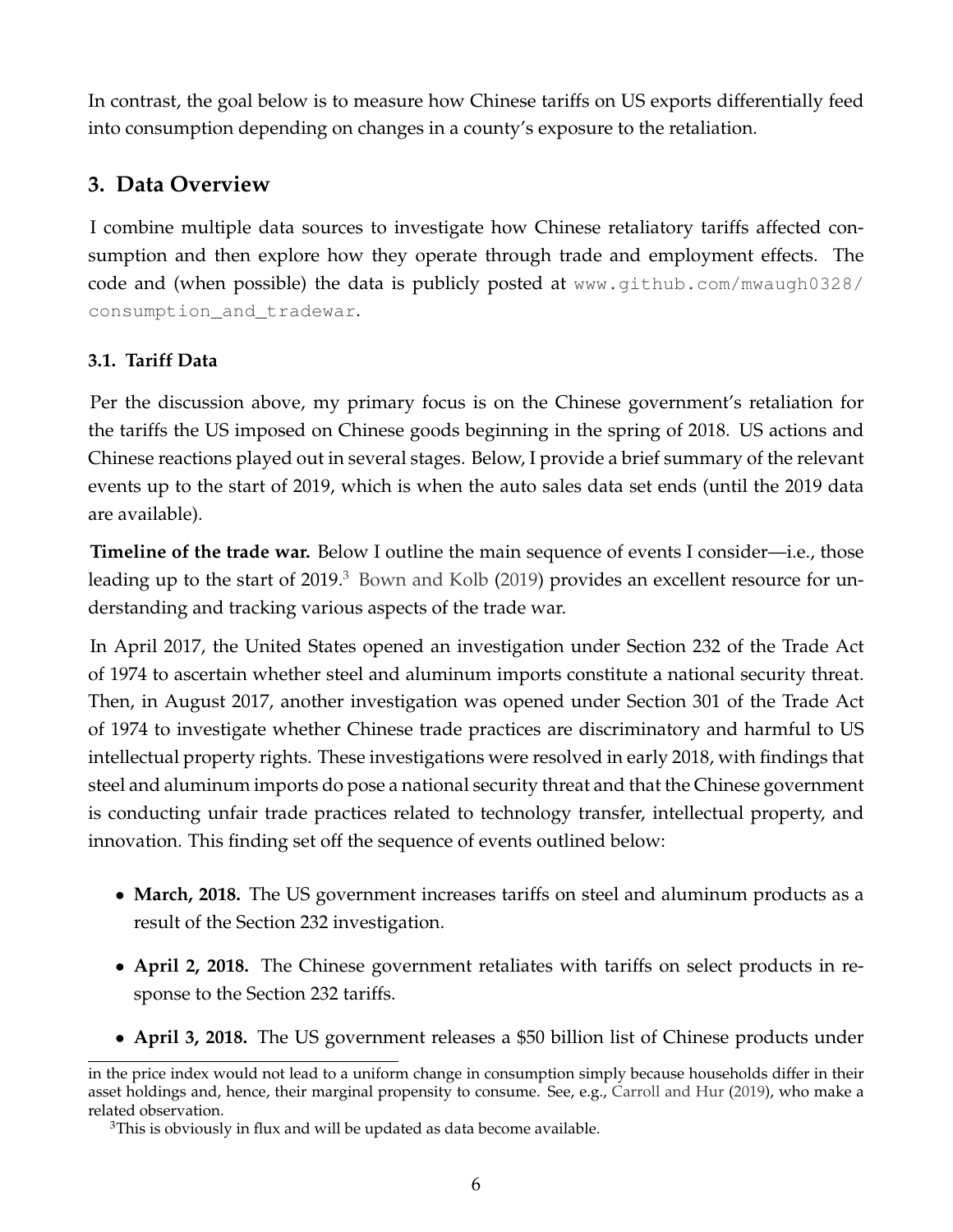consideration for 25 percent tariffs as a result of the Section 301 investigation. Before implementation, the list is revised in June.

- **April 4, 2018.** The Chinese government responds with its own \$50 billion list of US products under consideration for 25 percent tariffs. Like the US list, the list is subsequently revised prior to implementation.
- **July 6, 2018: Phase 1.** Both the US and China impose tariffs on approximately \$34 billion of their respective \$50 billion lists.
- **August 23, 2018: Phase 2.** Both the US and China impose tariffs on the remaining \$16 billion of their respective \$50 billion lists
- **September 18-19 2018: New lists.** The US government finalizes its \$200 billion list with tariffs ranging from 5 to 10 percent (and threats to raise the rate to 25 percent by January 2019). China finalizes its retaliation in the form of a \$60 billion list, with tariffs also ranging from 5-10 percent.
- **September 24, 2018: Phase 3.** Both the US and China impose tariffs on their new lists.
- **December 1, 2018: US-China Tariff Truce.** Presidents Trump and Xi agree to halt any further escalation of the trade war and work toward a negotiated settlement with a deadline of March 2019.

**County-level Tariffs.** The source of the tariff data is [Bown, Jung, and Zhang](#page-29-7) [\(2019\)](#page-29-7). This list starts from China's most-favored-nation (MFN) tariff leading into the start of 2018 and then incorporates changes in tariffs arising from the finalized Chinese tariff lists (**Phases 1—3**), all at the HS10 product level. In addition to **Phases 1—3**, the data also incorporate Chinese retaliation against the US's Section 232 actions (steel and aluminum tariffs) and Chinese reductions in their MFN rates for various products.

Given the time-by-product variation in tariff rates, I construct a county-level measure of Chinese tariff exposure by month over the period 2017 to early 2019 using the following procedure. First, I merge the tariff lists with 2017 US exports to China at the HS6 level. Tariff lists and 2017 trade values are then assigned a three-digit NAICS code using the concordance published by the [US Census.](https://www.census.gov/foreign-trade/reference/codes/index.html#concordance) I then aggregate the tariff data to the three-digit NAICS level by taking a tradeweighted average of the tariff using 2017 trade values as weights. This procedure yields a tariff measure at the three-digit NAICS level,  $\tau_{s,t}$ , for NAICS code s at time t.

I apportion the tariff measure at the three-digit NAICS level to a county based on that county's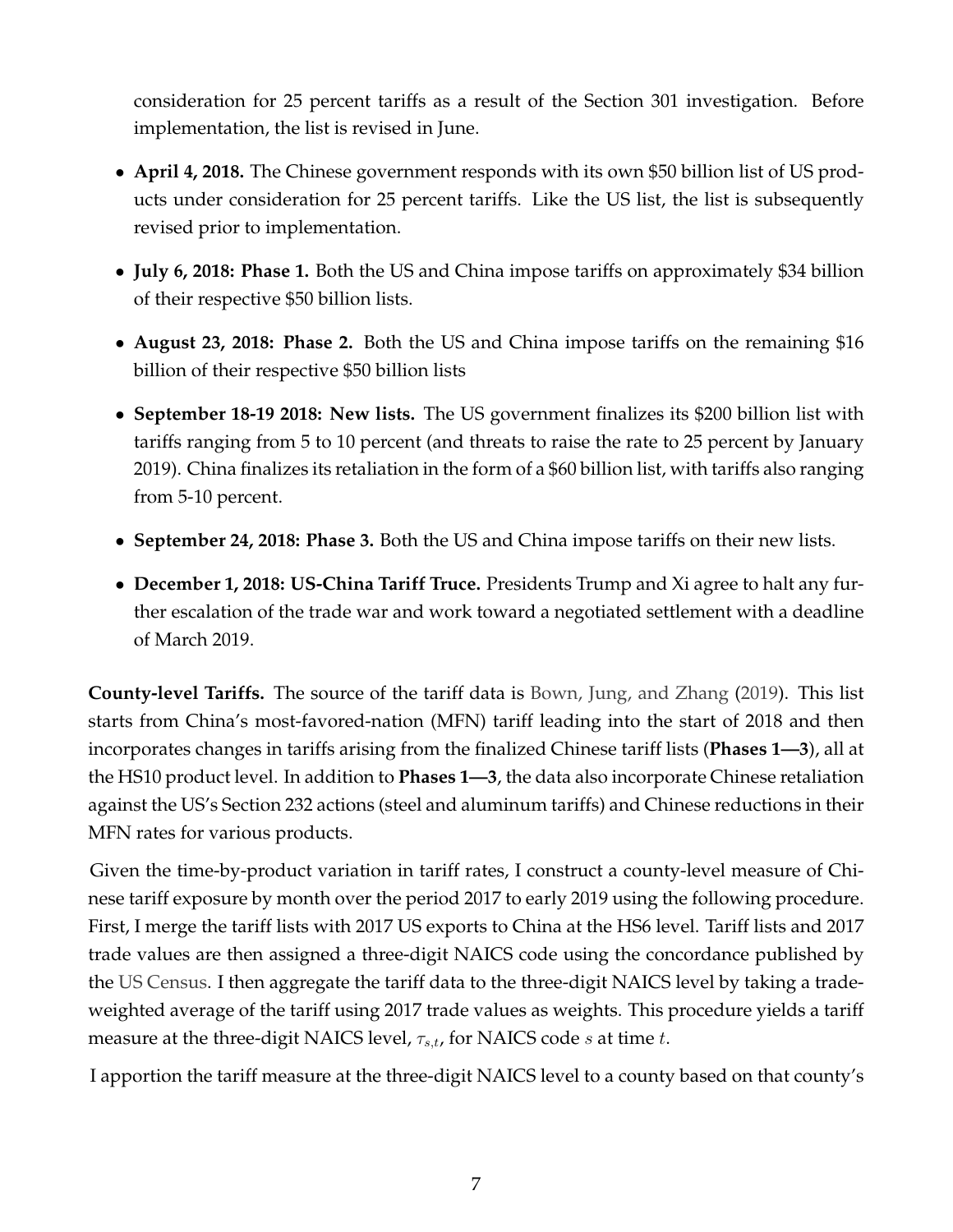<span id="page-8-1"></span>US County Tariff Exposure to China (as of Dec 2018)



Figure 1: Tariff Exposure by County, Continental US ("lower 48")

total employment within a NAICS code. Specifically, a county's tariff is

<span id="page-8-0"></span>
$$
\tau_{c,t} = \sum_{s \in S} \frac{L_{c,s,2017}}{L_{c,S,2017}} \tau_{s,t},\tag{3}
$$

where  $L_{c,s,2017}$  is a county's 2017 employment in NAICS code s and  $L_{c,S,2017}$  is total employment in the set of NAICS codes S. I use 2017 employment weights to avoid any impact the change in tariff may have on a county's employment structure, yet accurately reflect its the industrial composition when they are imposed. The set of NAICS codes S are those associated with private employment—i.e., government activities are excluded. The basic idea behind [\(3\)](#page-8-0) is that if a county has a large share of employment in a high-tariff sector, then my county-tariff measure will reflect the high tariff. As an extreme example, if a county's employment is all in soybeans, then the county's tariff is the soybean tariff.

The first column of Table [1](#page-11-0) reports summary statistics for the change in this tariff measure between December 2017 and December 2018. Across all counties, the average tariff increased by about 1.5 percent. The top panel of Table [1](#page-11-0) breaks down the variation in tariff exposure by quartile of the tariff exposure distribution. Within the top quartile of the distribution, the tariff increased by about 4 percent, while there was essentially no change at the bottom of the distribution. While the imposed tariffs are large, their incidence in a county is much smaller. A large reason these values are small is because most employment within a county is not engaged in tradable producing activities.

Figure [1](#page-8-1) provides a sense of the spatial variation in Chinese retaliation. It plots the change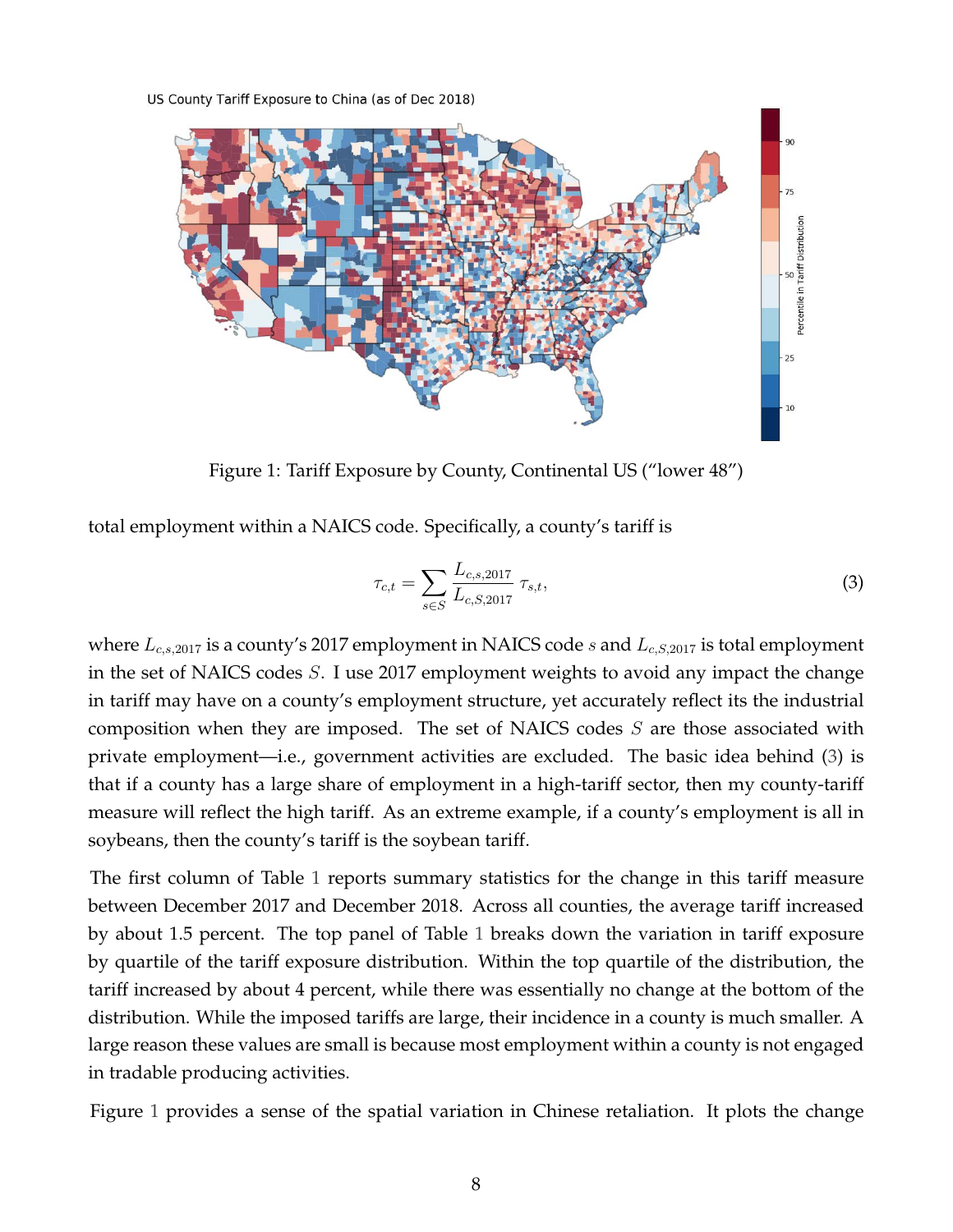(not the level) in a county's tariff between December 2017 and December 2018. In this map, a county is colored according to its position within the distribution across counties; red indicates a county's tariff increased a lot and blue indicates that a county's tariff did not increase that much. Consistent with the notion that much of the Chinese tariff retaliation targeted agriculture commodities, much of the US midwest is heavily exposed to Chinese retaliation. I found that the share of employment in goods producing industries and the share of rural population account for a bit more than 17 percent of the variation in the change in tariffs. The importance of the goods share is consistent with the observations in Table [1](#page-11-0) discussed below. In some ways, in that counties with the largest tariff increases are the most involved with the production things that the tariff could impact. Consistent with Figure [1,](#page-8-1) rural counties also happen to have experienced larger tariff increases. Surprisingly, the tariff change is uncorrelated with county-level income $<sup>4</sup>$  $<sup>4</sup>$  $<sup>4</sup>$ </sup>

### **3.2. Auto Data**

My measure of consumption at the county level is new auto sales. As provided by [IHS Markit,](https://ihsmarkit.com/products/automotive-market-data-analysis.html) the data set contains counts of new auto registrations (not values) by make (e.g., Ford) and model (e.g., F-150) and is geographically identified at the county level as determined by the locale of the entity registering the vehicle, not of the purchase. These data are derived from registration data purchased from State DMVs. Complete data are critical for the data vendor, as the data are sold/used in manufacturers' recall campaigns. For example, the [Bureau of](https://www.bea.gov/docs/gdp/auto-and-truck-seasonal-adjustment) [Economic Analysis](https://www.bea.gov/docs/gdp/auto-and-truck-seasonal-adjustment) reports 2017 annual sales of 17.55 million; in my data I have 17.58 million. In fact, [NIPA documentation](https://www.bea.gov/sites/default/files/methodologies/nipa-handbook-all-chapters.pdf) revels that aspects of this from the same vender are used in the construction of the new motor vehicular component of personal consumption expenditures.

The use of data of this nature to proxy consumption expenditures is not unprecedented. [Mian,](#page-30-6) [Rao, and Sufi](#page-30-6) [\(2013\)](#page-30-6) use similar data (from the same provider, but with different specifications) to study the consumption response to changes in home values between 2006 and 2009. [Almu-](#page-29-8)nia, Antràs, Lopez-Rodriguez, and Morales [\(2018\)](#page-29-8) use Spanish auto sales to study changes in local demand conditions and local firms' exporting behavior.

I currently have access to these data at the monthly frequency from January 2016 to January 2019. The monthly data for 2016 to 2019 form the core of the analysis. I focus only on lightweight vehicles; e.g., buses and semi-trucks are dropped. I do not exploit make and model variation. I simply aggregate counts of lightweight vehicles at the county level to proxy consumption.

There are several strengths of the data. An auto is a easy object to measure, and this data set provides variation at both a narrow geographic dimension and at high frequency. Geographic

<span id="page-9-0"></span> $4$ Casual observation also suggests that counties facing the most retaliation are also the counties which voted for President Trump in the 2016 US election. In a formal regression analysis, I do find that relationship, however, most the variation in tariff retaliation is simply explained by the export exposure of a county to China in the past.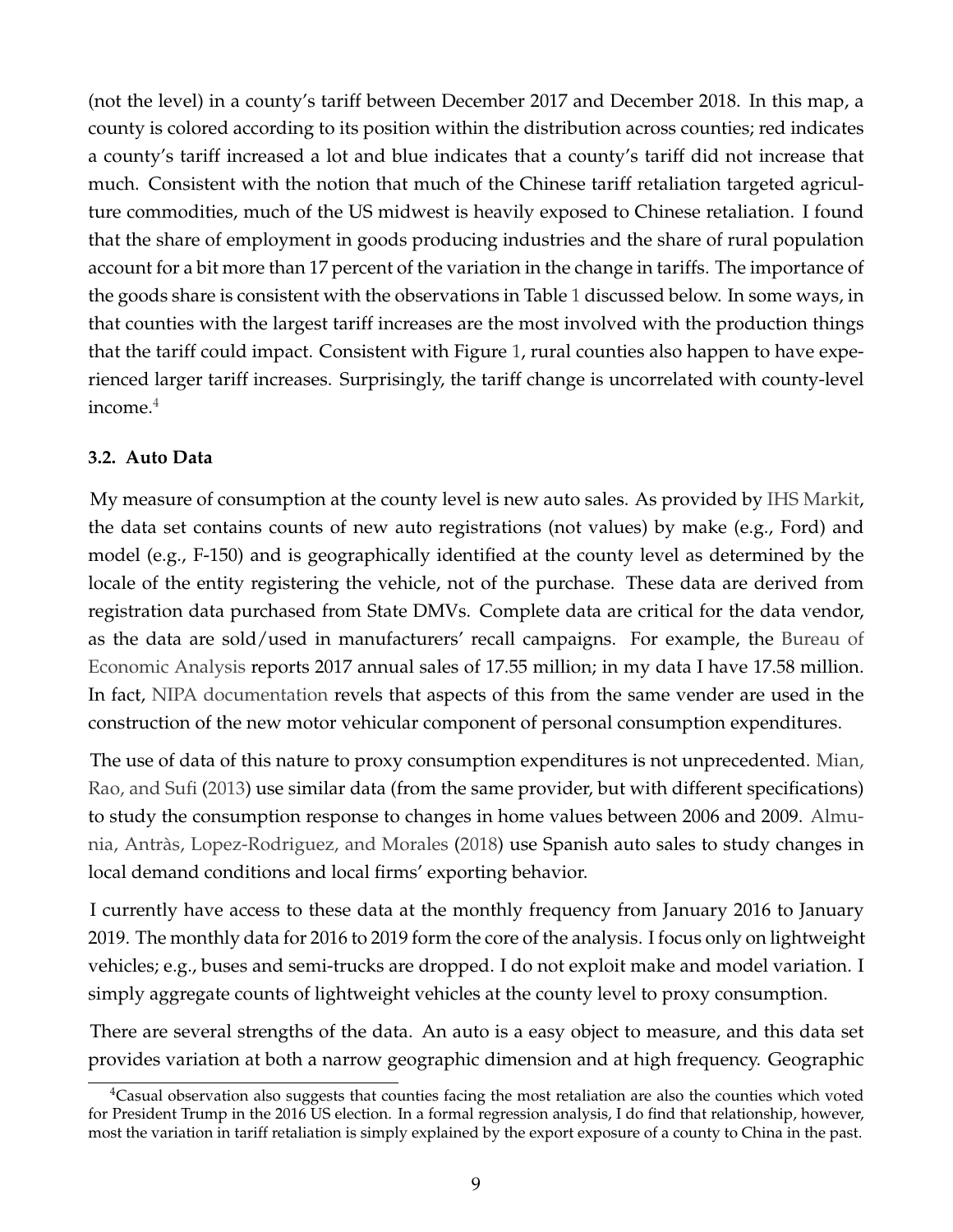variation is a prerequisite for the research design; high frequency is important in this context, due to the rapidly changing nature of trade policy during 2018. Moreover, this data set is essentially an "administrative" data set in the sense that it is the universe of auto sales and subject to little measurement error. In contrast, measurement error is a documented concern in standard survey data from the Consumer Expenditure Survey and the Panel Study of Income Dynamics. Moreover, these data sets have limited geographic variation and time windows which would restrict the research design.

There are also weaknesses with the data. One is that an auto is a durable consumption good. Thus, there is a disconnect between the flow-consumption measure in economic models and the measure I observe in the data. Moreover, because of its durability, expectations of future outcomes may play a strong role and have less to say about the shock today. As I discuss below, focusing on retail employment is a way to proxy for movements in non-durable consumption and supplement the analysis.

A second issue is that I only have access to counts and not purchase prices (or net purchase prices after trade-ins). Future work will use national average prices and then aggregate make and model variation at the county level based on sales. A third issue is that a broad array of entities (beyond households) register autos, e.g. business and governments. Restricting attention to lightweight vehicles helps on this dimension; presumably, households do not buy full size buses, semi-trucks, etc. Further work on other aspects of make and model variation can alleviate these concerns.

The second column of Table [1](#page-11-0) reports annual auto sales for 2017. On average, a county has about 5,500 new auto registrations. Foreshadowing the employment numbers and differences in size across counties, large tariff increase counties are also smaller in employment, and hence have fewer new auto registrations. However, as a percentage of employment, high-tariff counties and low-tariff counties are quite similar (between 13 and 14 percent).

### **3.3. Trade Data**

Trade flow data are important to examine the channels through which tariffs would affect production opportunities, income, and then consumption. I use [US Census Monthly International](https://www.census.gov/foreign-trade/data/index.html) [Trade Data](https://www.census.gov/foreign-trade/data/index.html) to measure trade flows. This data set provides monthly totals of imports and exports, at varying HS-code levels, and by source and destination (and more). Consistent with the auto data, I focus on the period from January 2017 onward. As with the tariff data, I start at the HS6 level and then aggregate to three-digit NAICS codes. This is done for US exports to China and total US exports.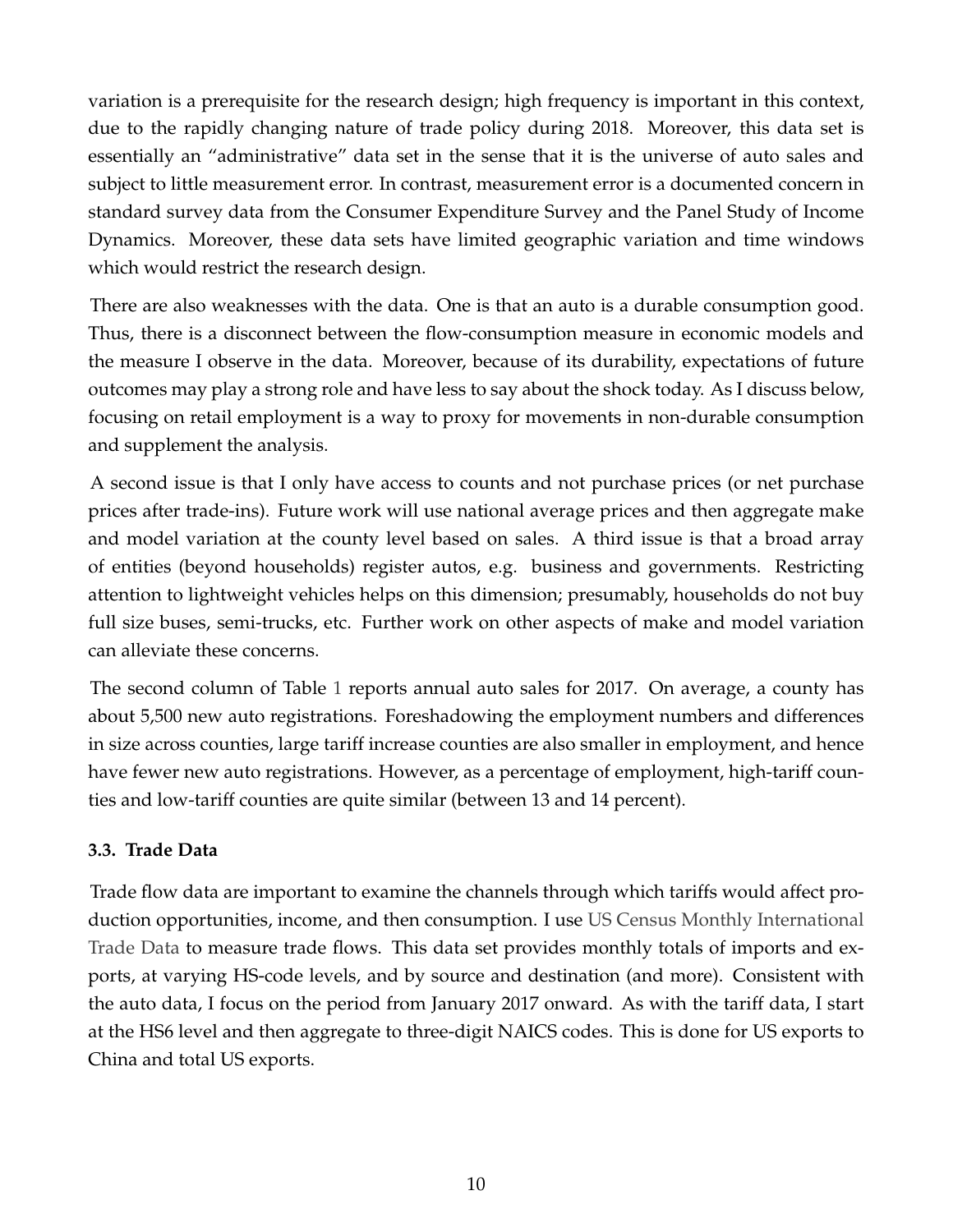<span id="page-11-0"></span>

| $\Delta$ Tariff Quartile |       |       | $\Delta$ Tariff Autos Exports to China Total Emp. Goods Emp. Retail Emp. Population |        |       |       |         |
|--------------------------|-------|-------|-------------------------------------------------------------------------------------|--------|-------|-------|---------|
| Upper quartile           | 3.79  | 1,446 | 4,034                                                                               | 11,548 | 4,175 | 1,492 | 37,309  |
| 25th-75th quartiles      | 1.05  | 8,262 | 1,289                                                                               | 55,455 | 9,562 | 7,262 | 144,399 |
| Bottom quartile          | 0.15  | 3,979 | 347                                                                                 | 29,855 | 3,168 | 3,557 | 76,587  |
| Average                  | 1.51  | 5,525 | 1,879                                                                               | 38,144 | 6,624 | 4,896 | 101,000 |
| Number of Counties       | 3.122 |       |                                                                                     |        |       |       |         |

**Table [1:](#page-11-0) Summary Statistics: Tariffs, Autos, Trade, Employment**

**Note:** All values are for the year 2017; ∆ Tariff is the change in the tariff between December 2017 and December 2018. Exports to China are on a per worker basis. Population is from the American Community Survey.

My measure of exports at the county level is

<span id="page-11-1"></span>
$$
EX_{c,t} = \frac{1}{L_{c,S,2017}} \sum_{s \in S} \frac{L_{c,s,2017}}{L_{n,s,2017}} EX_{s,t},
$$
\n(4)

where  $\frac{L_{c,s,2017}}{L_{n,S,2017}}$  is a county's share of national employment in industry s and  $\text{EX}_{i,t}$  are exports associated with industry s. This measure is then put on a per worker basis by dividing through by a county's total employment,  $L_{c,S,2017}$ . The basic idea behind [\(4\)](#page-11-1) is that if a nation's soybean employment is all in county c, then all soybean exports are apportioned to that county.

The third column of Table [1](#page-11-0) reports summary statistics for exports to China for the year 2017. Of interest in Table [1](#page-11-0) is the observation that high-tariff counties were also the most oriented toward Chinese trade. On a per worker basis, a high-tariff county has more than twice the level of exports to China relative to the average county.

#### **3.4. Employment Data**

The other channel to explore is how changes in tariffs affect labor market outcomes and, in turn, consumption. I use the [BLS's Quarterly Census of Employment and Wages \(QCEW\)](https://www.bls.gov/cew/) as the source of labor market data. The QCEW provides county-level employment and breaks county-level employment down by sector and by month for the US. The data primarily comes from the reporting of employment and wages to the Unemployment Insurance (UI) programs of the US. The QCEW covers about 97 percent of all wage and salary civilian employment in the country.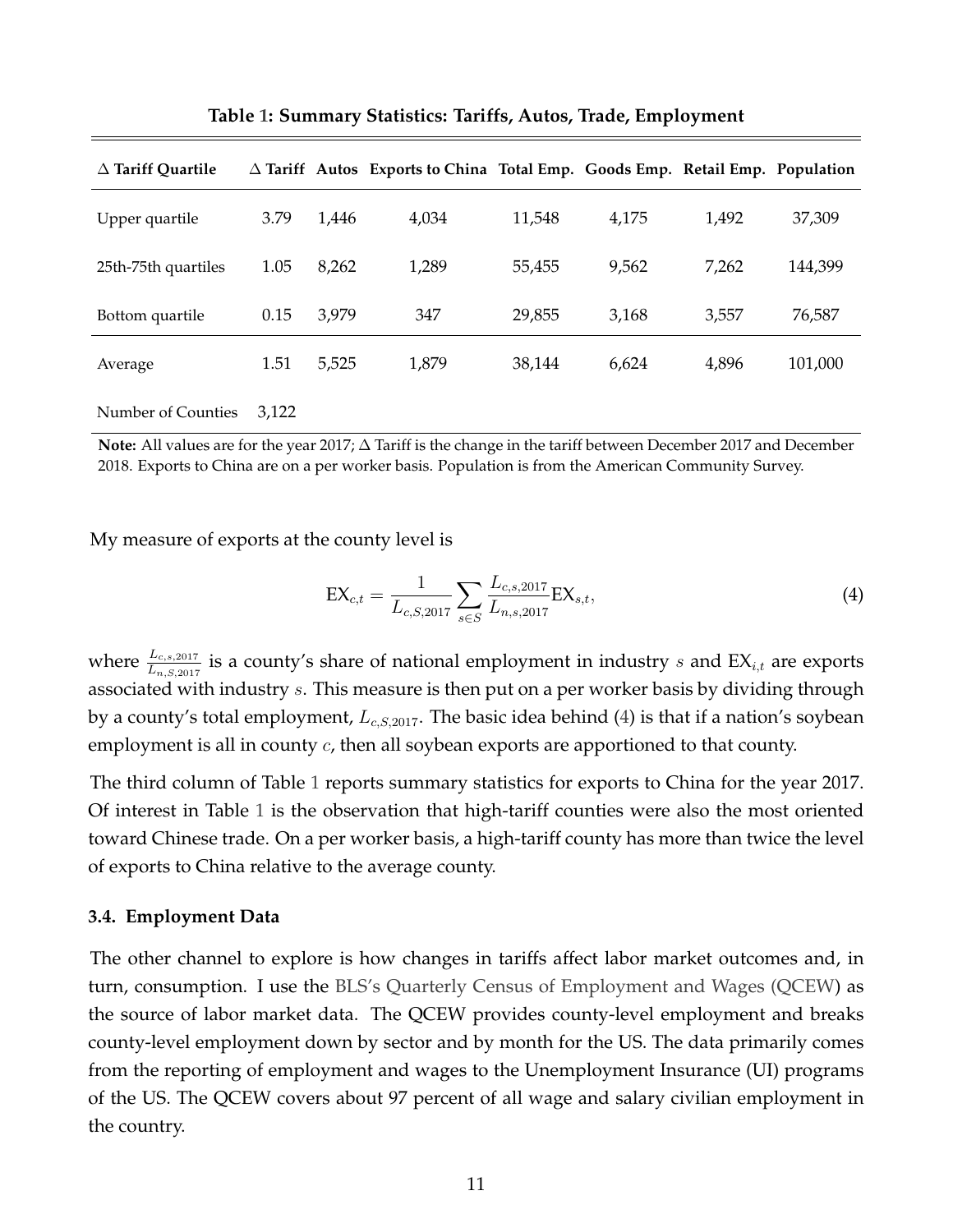Exploiting the disaggregate nature of employment in the QCEW, I focus on several measures of employment. The first is total private employment; this excludes government employment. The second measure is private, goods-producing employment. This measure is a super-sector component reported in the QCEW. The broad sectoral components within the goods-producing super sector are natural resources and mining, construction, and manufacturing.<sup>[5](#page-12-0)</sup> Because this sector primarily concerns production of goods which are tradable, this category is probably the most susceptible to changes in trade exposure and tariffs.

The third measure is retail trade employment (NAICS 44-45) which consists of activities such as grocery stores, food and beverage stores, clothing stores, etc. This measure of activity is of interest for two reasons. First, [Guren, McKay, Nakamura, and Steinsson](#page-30-2) [\(2018\)](#page-30-2) make a compelling case that retail employment is a good proxy for consumer expenditures and, thus, its study complements the narrow measure of consumption (auto sales) that I'm using. Second, following the arguments of [Mian and Sufi](#page-30-3) [\(2014\)](#page-30-3), changes in non-tradable employment like retail reveal changes in local demand conditions. Thus, if retail employment falls with tariff exposure, this suggest that there are important local general equilibrium forces at play with the implication that the tariff is causing a fall in non-tradable consumption.

While the strength of this data set is its geographic and high-frequency coverage, it does have several limitations. First, wages/earnings are only reported at quarterly frequency rather than monthly like the employment data. Thus, I do not have a direct measure of labor income at monthly frequency to match with monthly changes in tariffs and auto sales.

The final two columns in Table [1](#page-11-0) report total and goods-producing employment on average and by position in the tariff distribution. First, notice that high-tariff counties are distinctly different from other counties in size. For example, the average county is almost four times larger than a county in the upper quartile of the tariff distribution. Second, high-tariff counties have a larger share of employment in goods-producing activities. Here high-tariff counties have about one-third of employment versus the average county, with a bit less than 20 percent.

# <span id="page-12-1"></span>**4. Auto Sales and Chinese Retaliatory Tariffs**

This section explores the impact of Chinese tariff retaliation on consumption as proxied by county-level auto sales. The analysis progresses through several steps, from simple visualizations and tabular representations to more formal regression analysis.

<span id="page-12-0"></span><sup>5</sup>Doing something more disaggregate within this super-sector at the monthly frequency, county-level geography is problematic as the QCEW masks employment in instances (e.g., mass layoffs in small counties) where employers may be revealed. This gives rise to situations with non-random missing observations. Hence, I stick with the more aggregated super sector.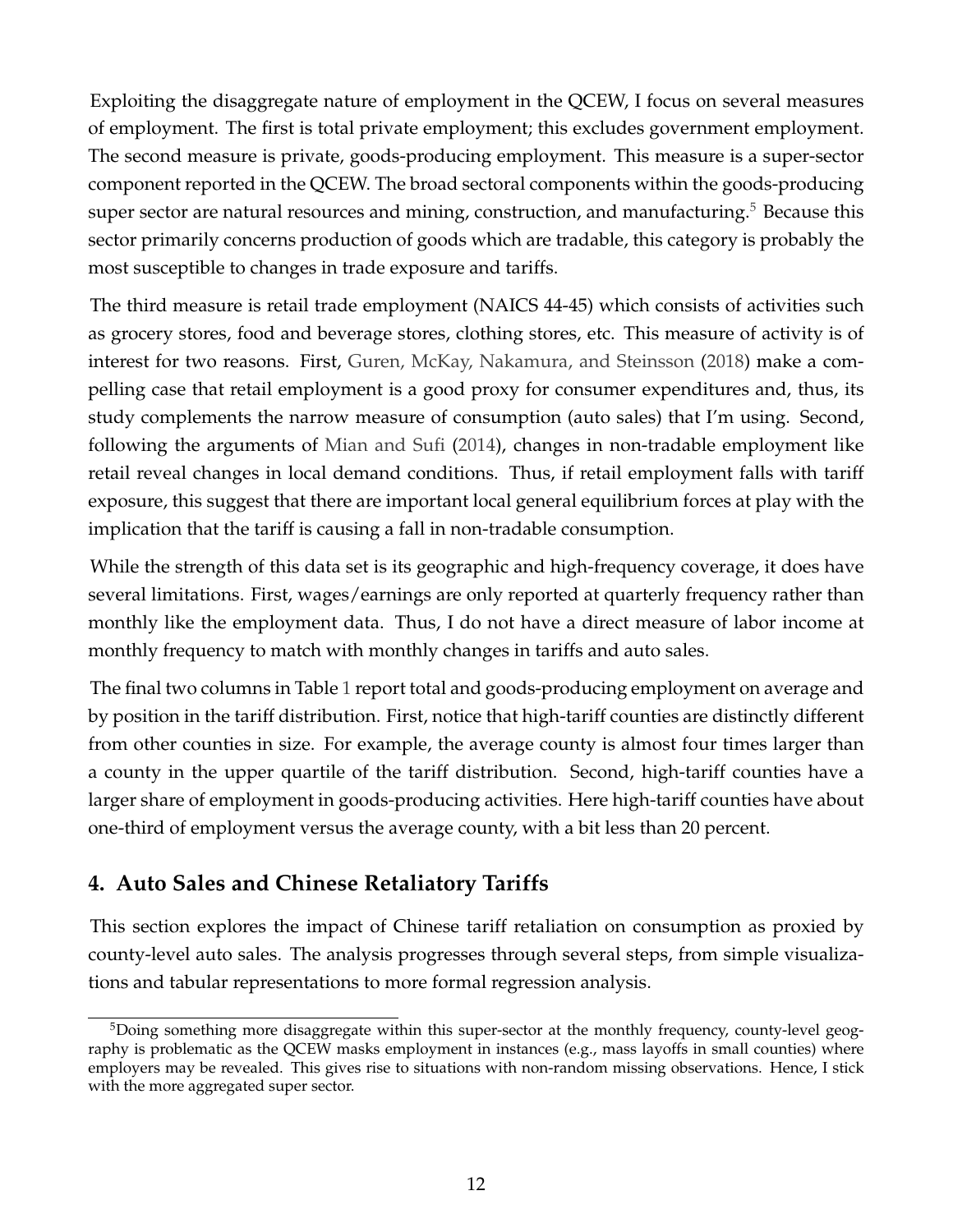<span id="page-13-0"></span>

Figure 2: US County-level Auto Sales and Chinese Retaliatory Tariffs

### **4.1. Difference-in-Difference by Visualization**

I first visually illustrate the impact of Chinese tariff retaliation on county-level auto sales. I take 12-month log differences of auto sales which is my "first difference." This controls for any timeinvariant county-level effects. This approach also and addresses county-specific seasonality issues (e.g., month $\times$ county effect) which clearly standout when plotting the data in levels.

The "second difference" compares high Chinese-tariff counties versus low Chinese-tariff counties. Here high versus low is a comparison of counties in the upper quartile of the  $\Delta$  tariff distribution and those in the lower quartile, as of December 2018 (see Table [1](#page-11-0) or Figure [1\)](#page-8-1). In other words, I compare auto sales growth across counties that had large increases in tariffs due to Chinese retaliation versus those that had small increases in tariffs.

Figure [2](#page-13-0) plots this comparison between January 2018 and January 2019.<sup>[6](#page-13-1)</sup> Dashed vertical lines (with annotation) indicate important events during the trade war. Units on the y-axis are in log points, so an interpretation of the value of 0.01 is a 1 percentage point difference. Prior to the implementation of tariffs in July 2018, Figure [2](#page-13-0) shows that there is no difference in auto sales growth between high- and low-tariff counties. A difference immediately emerges after the implementation of the first round of tariffs in July 2018. For the second half of 2018, high-

<span id="page-13-1"></span><sup>&</sup>lt;sup>6</sup>Visually, there is no discernable trend if the window were pushed back to 2017, see Figure [4](#page-23-0) and the discussion regarding pre-trends.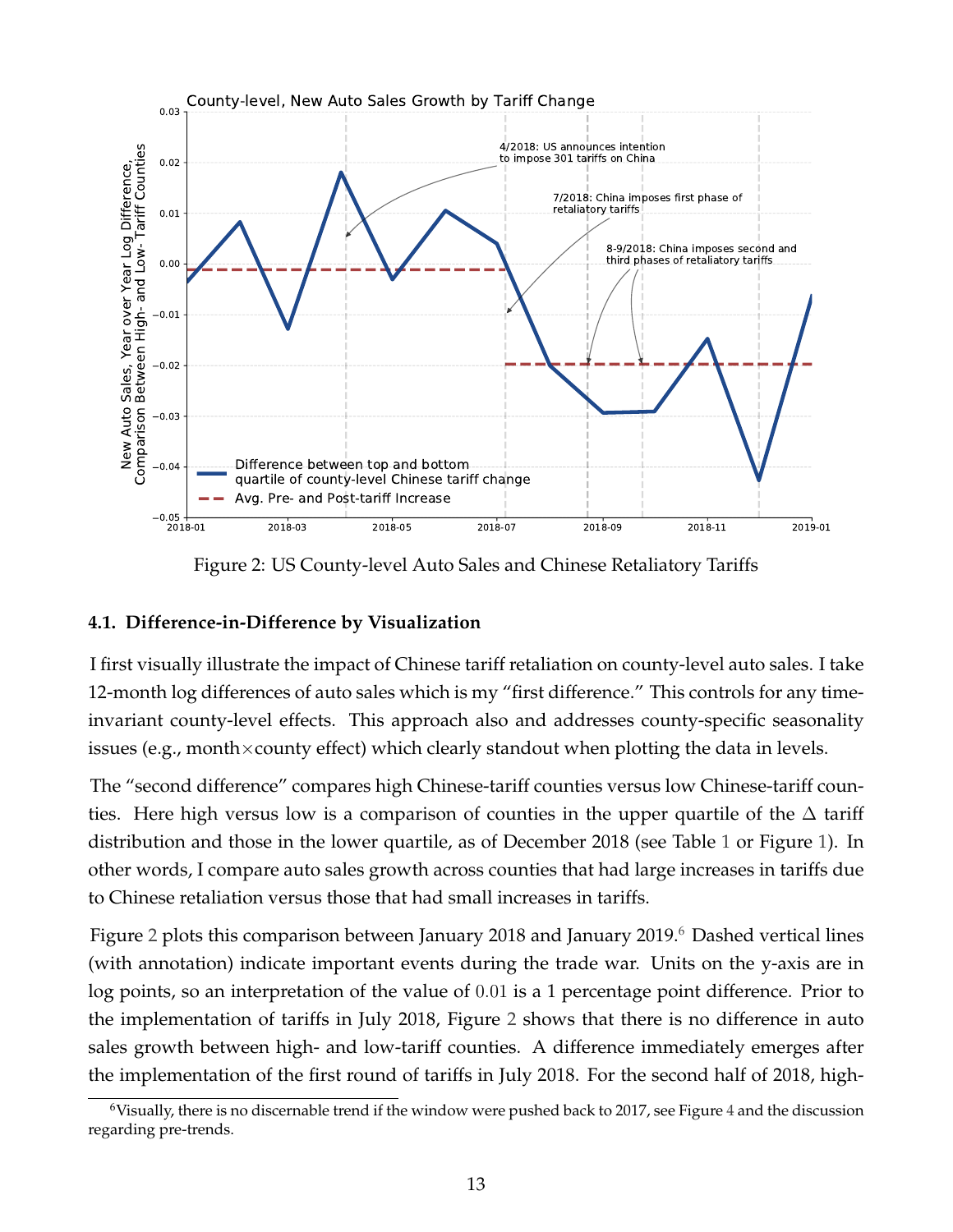<span id="page-14-0"></span>

| <b>Tariff Quartile</b> | Pre-Trade War    | Post-Trade War       |
|------------------------|------------------|----------------------|
| Upper quartile         | 0.013<br>[0.005] | $-0.0269$<br>[0.005] |
| Bottom quartile        | 0.010<br>[0.006] | $-0.0052$<br>[0.005] |

**Table [2:](#page-14-0) Auto Sales Growth, Pre and Post Trade War**

**Note:** Values are 12-month log differences averaged across counties and time periods. Pre-Trade War is the period from January 2017 to June 2018; Post-Trade War is July 2018-January 2019. Standard errors are reported in brackets.

tariff counties grew slower relatively to low-tariff counties. The magnitude is large, with a 2 percentage point difference between high and low tariff exposure counties.

Table [2](#page-14-0) provides a tabular illustration of this observation using data starting in January 2018. Prior to the trade war, auto sales in both county types were essentially growing at the same rate: about 1 percentage point. After the trade war, growth in both county types fell (which is consistent with rising interest rates in the US). But the important observation is that, for those counties most affected by the trade war, auto sales growth fell by 2 percentage points more.

Overall, Figure [2](#page-13-0) and Table [2](#page-14-0) provide strong, prima facie evidence that (i) prior to the trade war, both high- and low-tariff counties are essentially the same in terms of auto sales growth, but (ii) after the trade war there is a divergence, with high-tariff counties growing systematically slower. Below, section [6](#page-22-0) formally validates the observation that there is no differential trend across counties prior to the trade war and Section [4.2](#page-14-1) formally quantifies the reduction brought about by tariffs.

<span id="page-14-1"></span>Figure [3](#page-15-0) illustrates the heterogeneity hiding behind simple means. Figure [3](#page-15-0) is a scatter plot of a county's difference in auto sales growth from January 2018 to July 2018 and after July 2018 versus its tariff as of December 2018. The size of each county's bubble represents its population in 2017. Not surprisingly, the figure shows that there is a lot of variation in auto sales growth across counties. However, there is a systematic, downward-sloping relationship between the change in growth and a county's tariff exposure. Plotted on this scatter chart is the simple best fit line, which has a slope of −0.88. This is consistent with the magnitude of the change found in Figure [2](#page-13-0) and Table [2.](#page-14-0) Moreover, it foreshadows the regression results, which I turn to now.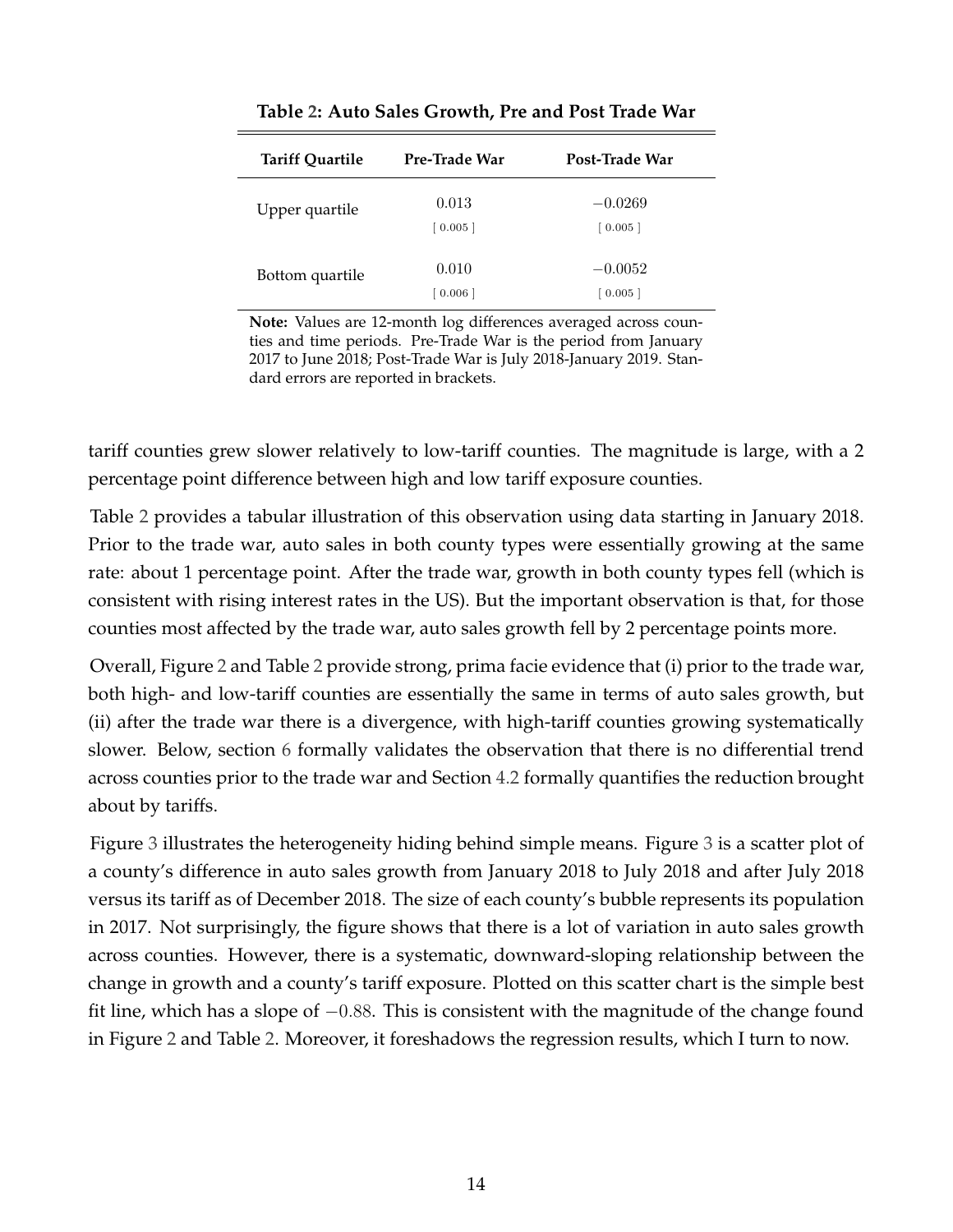<span id="page-15-0"></span>

Figure 3: Auto Sales and Chinese Tariffs

### **4.2. Formal Regression Analysis**

This section moves beyond simple visualizations and tabular representations and explores the effect of tariff exposure on consumption in a more formal regression setting. The main empirical specification I explore is

<span id="page-15-1"></span>
$$
\Delta \log C_{c,t} = \alpha_0 + \alpha_t + \beta \Delta \log(1 + \tau_{c,t}) + X'_{c,t} \delta + \epsilon_{c,t},
$$
\n(5)

where  $\Delta \log C_{c,t}$  is the 12-month log differences of auto sales in county c, and  $\Delta \log(1 + \tau_{c,t})$  is the 12-month log differenced tariff rate. Again, differencing of this nature differences out any time-invariant county-level effects and any month-by-county effects. The parameter of interest is  $\beta$ , which measures how (in relative terms) a county's exposure to Chinese tariffs affects their consumption.

The time fixed effect controls for any common, aggregate changes in the economy. Given the economic events of 2018, aggregate effects are important. The Federal Reserve increased US interest rates substantially over the course of 2018 which probably reduced aggregate auto demand and is consistent with the overall decline in growth seen in Table [2](#page-14-0) in the second half of 2018. A second force are the aggregate effects of US tariffs against China or the aggregate effects of trade uncertainty which might also reduce overall demand for goods and services. Again,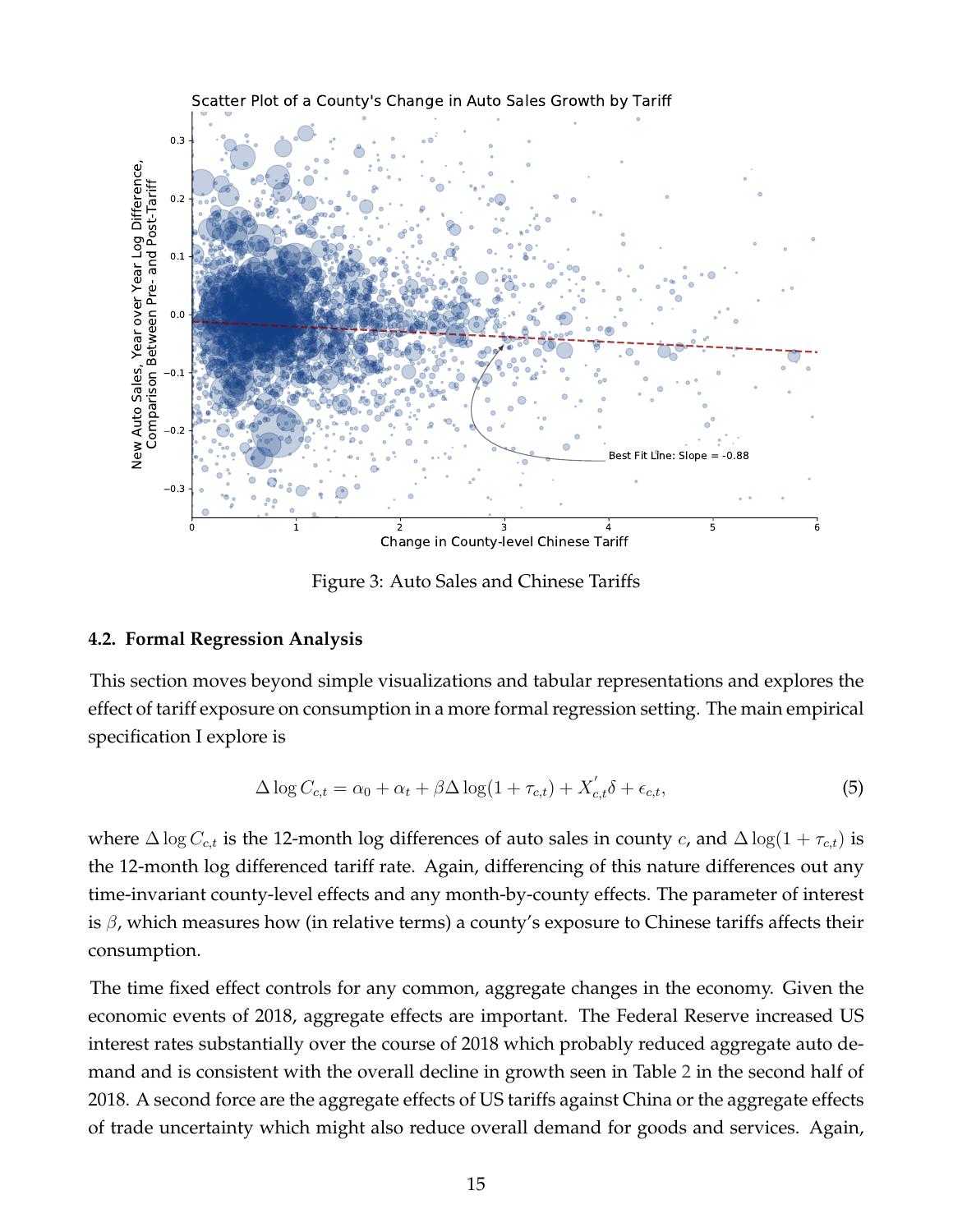the time effect here will control for these (and other) aggregate forces.

My main county-by-time control variable,  $X_{c,t}^{'}$  is employment growth from the QCEW discussed in Section [3.](#page-6-1)

The specification in [\(5\)](#page-15-1) has a long history as it is essentially the same as those in [Townsend](#page-30-7) [\(1994\)](#page-30-7), [Cochrane](#page-29-9) [\(1991\)](#page-29-9), and [Mace](#page-30-8) [\(1991\)](#page-30-8) as tests of risk sharing (see, e.g., [Ljungqvist and Sar](#page-30-9)[gent](#page-30-9) [\(2012\)](#page-30-9) for a textbook treatment). For example, in a complete markets allocation (with power utility) consumption growth should be orthogonal to any county-specific factors after conditioning on the aggregate state (which the time effect absorbs). Thus, an implication of a complete markets allocation is that the estimate of  $\beta$  should be zero. Using auto data as in this paper, [Mian et al.](#page-30-6) [\(2013\)](#page-30-6) employ a similar specification but with a measure net worth on the right-hand side rather than tariffs.

A couple of comments are in order regarding the interpretation and specification of the error term  $\epsilon_{c,t}$ . From a purely econometric standpoint, the identifying assumption is that Chinese retaliatory tariffs are orthogonal to unobserved factors, i.e.,  $\epsilon_{c,t}$ . Given that the outcome variable is differenced, this is the standard "parallel trends" assumption in difference-in-difference research designs. That is, absent the treatment from China, consumption in two counties will grow, in expectation, at the same rate for specifications. Empirically, Figure [2](#page-13-0) and Table [2](#page-14-0) suggest that high- and low-tariff counties are growing at similar rates; Section [6](#page-22-0) explores the parallel trends assumption in more depth.

From an economics standpoint, the unobserved shock in these specifications are county-level productivity shocks. In the theory discussed in Section [2,](#page-4-1) the labor market state **s** contains both the tariff and the local productivity shock. From the theory's standpoint, the local productivity shock is the key unobserved and possibly confounding factor (see, e.g., the discussion in [Lyon](#page-30-1) [and Waugh](#page-30-1) [\(2019\)](#page-30-1) in the context of the [Autor et al.'](#page-29-10)s [\(2013\)](#page-29-10) research design). Thus, the interpretation of the parallel trends assumption is that Chinese retaliatory tariffs are uncorrelated with the change in the local productivity shock.

In all specifications, the standard errors are clustered at the county level and county-level observations are weighted by a county's population in 2010. Results with un-weighted observations (or weighted with employment) give similar results and are briefly discussed below; full results are posted in the code repository.

# **4.3. Auto Sales Results**

Table [3](#page-17-0) shows that Chinese retaliatory tariffs had an economically and statistically meaningful impact on consumption.

The first column reports the raw projection of county-level tariffs on consumption. Columns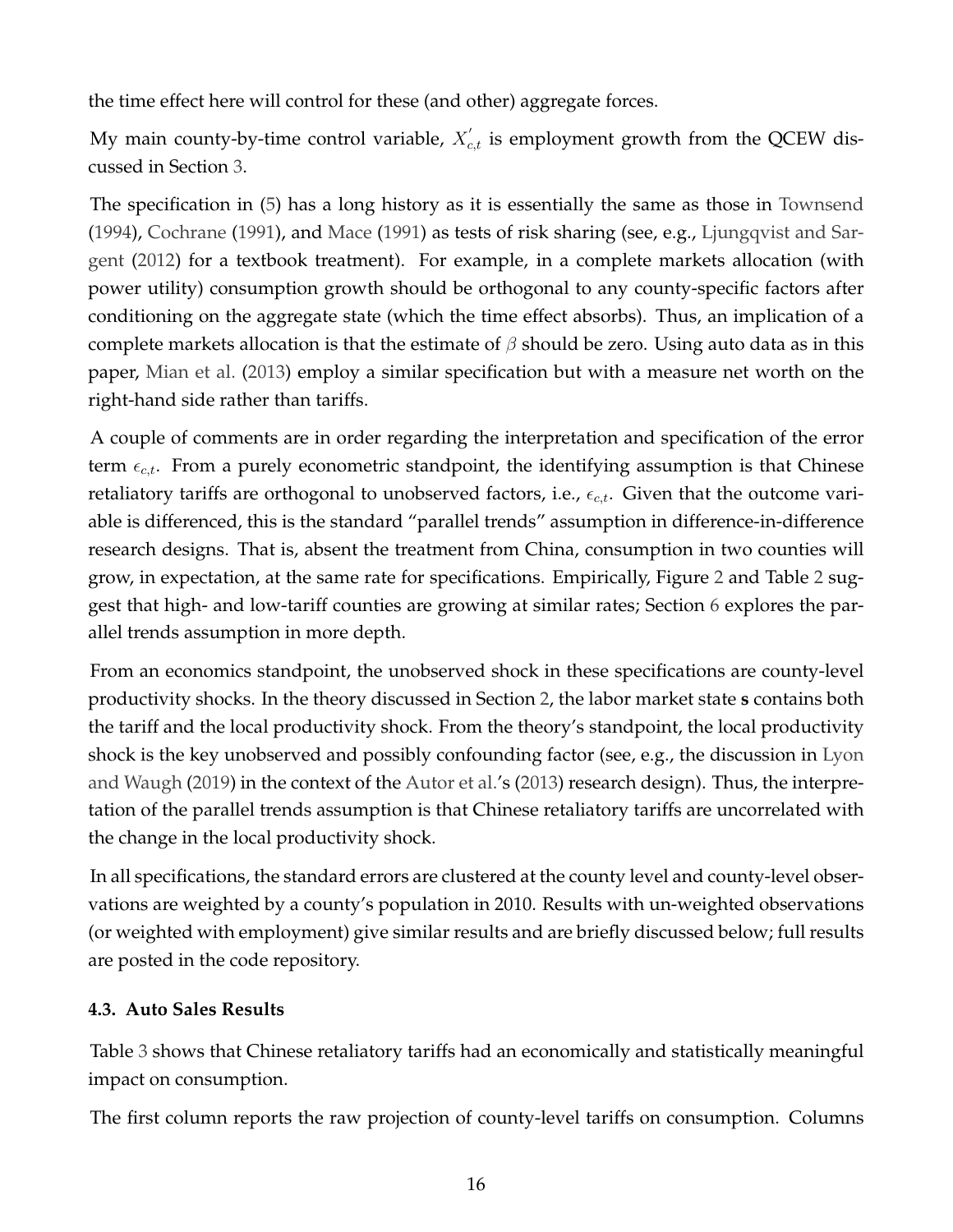<span id="page-17-0"></span>

|                             | (1)                               | (2)                               | (3)                               | (4)                               | (5)                               |
|-----------------------------|-----------------------------------|-----------------------------------|-----------------------------------|-----------------------------------|-----------------------------------|
| $\Delta \log(1+\tau_{c,t})$ | $-0.97***$<br>$\left[0.22\right]$ | $-1.06***$<br>$\left[0.24\right]$ | $-1.03***$<br>$\left[0.24\right]$ | $-1.00***$<br>$\left[0.33\right]$ | $-1.01***$<br>$\left[0.33\right]$ |
| $\Delta \log L_{c,t}$       |                                   |                                   | $0.20***$<br>$\left[0.06\right]$  |                                   | 0.07<br>[0.11]                    |
| <b>Time Effects</b>         | N                                 | Y                                 | Y                                 | Y                                 | Υ                                 |
| County Fixed Effects        | N                                 | N                                 | N                                 | Y                                 | Y                                 |
| # Observations              | 40383                             |                                   |                                   |                                   |                                   |
| Time Period                 | Jan 2017 - Jan 2019               |                                   |                                   |                                   |                                   |

**Table [3:](#page-17-0) Auto Sales Growth and Chinese Tariff Exposure**

**Note:** Dependent variable is 12 month, log differenced auto sales. County-level observations are weighted by a county's 2010 population. Standard errors are clustered at the county level and are reported in brackets.  $\Delta \log L_{c,t}$  is employment.

two and three report the results for the main specification in [\(5\)](#page-15-1) with and without employment growth as a control. The point estimate for  $\beta$ , in both cases, is around  $-1.0$ , and it is statistically different from zero at the one percent level. When monthly employment growth is included as a control, the point estimate for  $\beta$  remains essentially the same and the coefficient on employment is positive meaning that faster employment growth is associated with faster consumption growth.

The fourth and fifth columns in Table [3](#page-17-0) include county fixed effects. This specification is the most stringent in that it controls for any time-invariant, county-specific differences in growth rates. Here the point estimate is essentially the same hovering around −1.0 and all are statistically significant at the 1 percent level with or without employment as a control.

These are economically large effects. Starting from the point estimate in column (3), a move from the lower quartile to the upper quartile of the tariff distribution implies a  $-1.03 \times (3.79 -$ 0.15)  $\approx$  3.8 percentage point decline in auto sales growth. Per the discussion in Section [2,](#page-4-1) the evidence in Table [3](#page-17-0) strongly supports the notion that the trade war is having distributional impacts on welfare. Obviously, this response is inconsistent with a complete markets benchmark which would predict a  $\beta$  of zero, no change in consumption, and no distributional consequences. In contrast, the evidence in Table [3](#page-17-0) is consistent with the notion that households' consumption is absorbing the shock. The implication is that Chinese retaliatory tariffs are harming segments of the US population.

There are several robustness issues worth mentioning. One regards weighting. Alternative weighting schemes, such as total employment, generally lead to larger estimates than reported in Table [3.](#page-17-0) For example, the coefficient in specification (2) or (3) rises to −1.4. Non-weighting,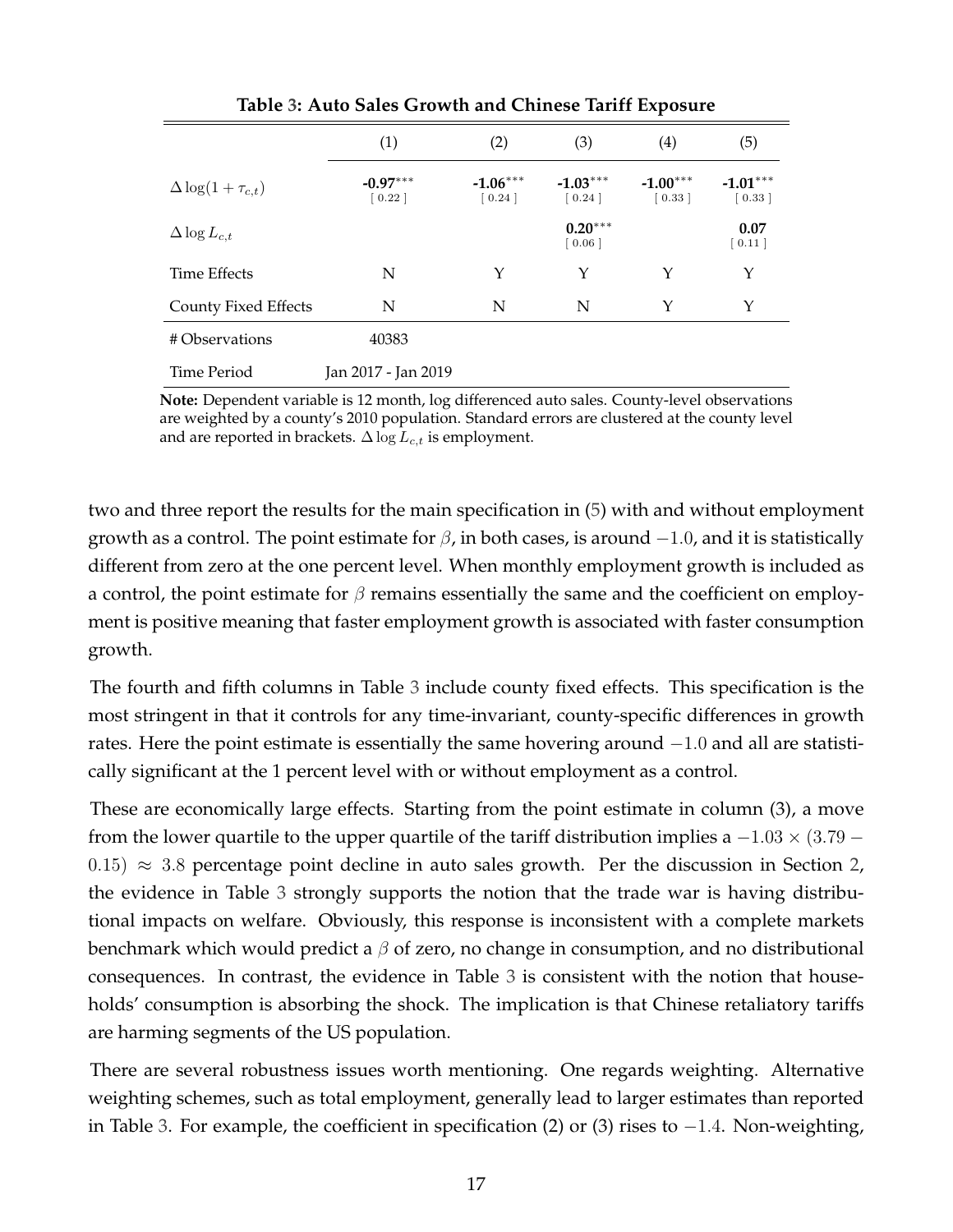i.e. treating each county identical, leads to smaller estimates in only the specification without county-fixed effects. Expanding the time window back to 2016 leads to similar or larger results. In particular, the point estimates doubles to  $-2$  for the specifications with county-fixed effects which is consistent with the event-study/pre-trend results in Figure [4.](#page-23-0)

From a measurement perspective, these estimates are probably lower bounds because autos sales are in counts not values. One would suspect that there would be important intensive margin moments in the type of car purchased in response to the shock. That is, some consumers still purchase a new car, but purchase a less expensive car than they would have had the trade war not taken place. Future work could aggregate auto make and model based on national average prices to better reflect this effect.

# **5. Trade and Employment Effects**

The previous section provides evidence that US county-level consumption responded to Chinese retaliatory tariffs. This section examines some channels that may explain as to why. I walk through this in several steps. First, I examine changes in exports to China and in total. Second, I explore the employment effects.

### **5.1. Exports Results**

The top panel of Table [4](#page-18-0) reports the effects of running similar specifications as with autos but with county-level US exports to China and county-level US exports in total on the left-hand side. First, focusing on exports to China, the change in tariff exposure had a huge effect, with elasticities in the range of  $-21$  to  $-10$  depending on the structure of fixed effects. This simply verifies that Chinese retaliatory tariffs are doing what they were assumed to be doing.

<span id="page-18-0"></span>

|                             |                     | US Exports to China |                                                                                                                                                                                                                                                                                                    | <b>US Exports</b> |   |   |  |
|-----------------------------|---------------------|---------------------|----------------------------------------------------------------------------------------------------------------------------------------------------------------------------------------------------------------------------------------------------------------------------------------------------|-------------------|---|---|--|
| $\Delta \log(1+\tau_{c,t})$ |                     |                     | $-21.7***$ $-13.7***$ $-9.74***$ $-4.36***$ $-1.76***$ $-1.61***$<br>$\begin{bmatrix} 0.80 \end{bmatrix}$ $\begin{bmatrix} 0.82 \end{bmatrix}$ $\begin{bmatrix} 0.89 \end{bmatrix}$ $\begin{bmatrix} 0.20 \end{bmatrix}$ $\begin{bmatrix} 0.15 \end{bmatrix}$ $\begin{bmatrix} 0.13 \end{bmatrix}$ |                   |   |   |  |
| Time Effects                | N                   | $\mathsf{Y}$        | Y                                                                                                                                                                                                                                                                                                  | N                 | Y | Y |  |
| County Fixed Effects N      |                     | N                   | Y                                                                                                                                                                                                                                                                                                  | N                 | N | Y |  |
| # Observations              | 51,552              |                     |                                                                                                                                                                                                                                                                                                    |                   |   |   |  |
| Time Period                 | Jan 2017 - Jun 2019 |                     |                                                                                                                                                                                                                                                                                                    |                   |   |   |  |

**Table [4:](#page-18-0) Exports and Chinese Retaliatory Tariffs**

**Note:** County-level observations are weighted by a county's 2017 population. Standard errors are clustered at the county level and are reported in brackets.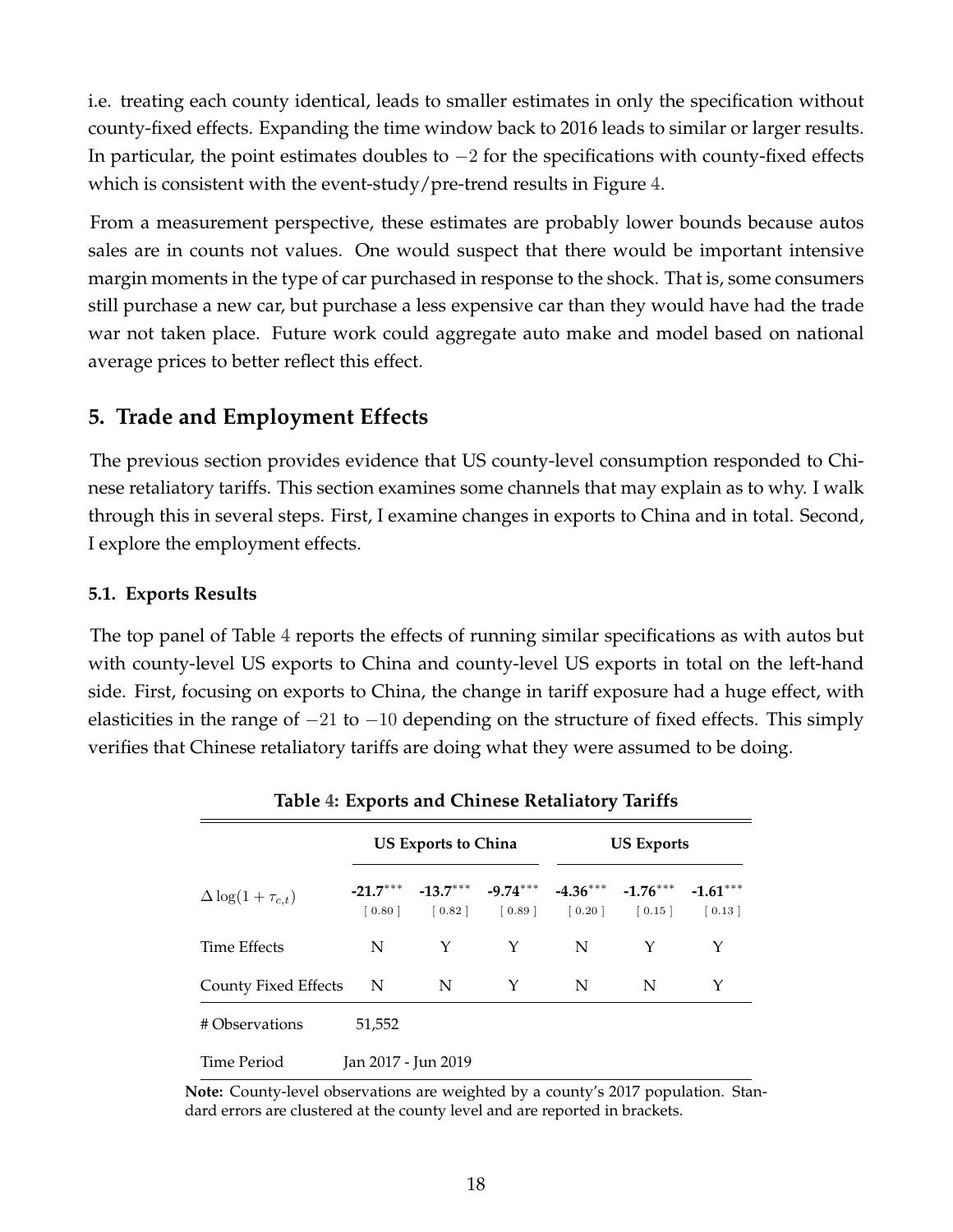Because these estimates combine both geographical variation and sectoral variation, comparing them to a traditional gravity-consistent trade elasticity is not straight forward. However, in [Waugh](#page-30-10) [\(2019\)](#page-30-10), I use the same exact tariff and trade data at the sectoral level (before it's projection down to the county-level) and estimate a trade elasticity. My estimates are between −4 and −3 which are consistent with previous estimates of the trade elasticity (see, e.g., [Simonovska](#page-30-11) [and Waugh](#page-30-11) [\(2014\)](#page-30-11)) and in the same ball park as [Fajgelbaum et al.](#page-29-2) [\(2019\)](#page-29-2). This suggests is that while the trade war is unprecedented, the response of trade flows to changes in tariffs is not.

The next three columns are for total US exports. Here I find that Chinese retaliatory tariffs did have an effect on a county's ability to export, in total. Depending on the structure of the fixed effects, the elasticity ranges from about  $-4$  to a bit more than  $-1$  and all are statistically different from zero at the 1 percent level.

These estimates are important because they suggest that exporters in high-tariff counties did not have the ability to simply redirect exports to other destinations. For example, one might suspect that Chinese retaliatory tariffs induced exporters to sell their products to other destinations; e.g., soybean farmers in Iowa sold their soybeans to Japan rather than to China. In this case, the bilateral Chinese retaliatory tariffs would have no effect on production, employment, and consumption. In contrast, these estimates suggest that for counties relatively more exposed to Chinese tariffs, it was hard for them to replace these lost export opportunities. And these lost export opportunities are one force that would lead to the reductions in consumption found in Section [4.](#page-12-1)

### **5.2. Employment Results**

As discussed in Section [3,](#page-6-1) three measures of county-level employment are considered: total, goods-producing, and retail employment. And recall that goods-producing employment comprises mining, agriculture, manufacturing and construction activities. Outside of construction, all the other activities are directly exposed to changes in tariffs. Retail employment comprises employment in grocery stores, food and beverage establishments, etc. The presumption is that employment in these activities is only indirectly exposed due to local changes in demand for their services.

Table [5](#page-20-0) reports the results with employment.

For total employment, these point estimates are between  $-0.21$  and  $-0.15$  and are statistically different from zero at either the one or five percent level. Using the value of −0.21, a move from the lower quartile to the upper quartile of the tariff distribution implies a  $0.21 \times (3.79 - 0.15) =$ 0.75 percentage point decline in employment growth.

For goods-producing employment, the estimates are twice as large with elasticity of −0.47 in the specification with time effects. All are statistically different from zero at the 1 percent level.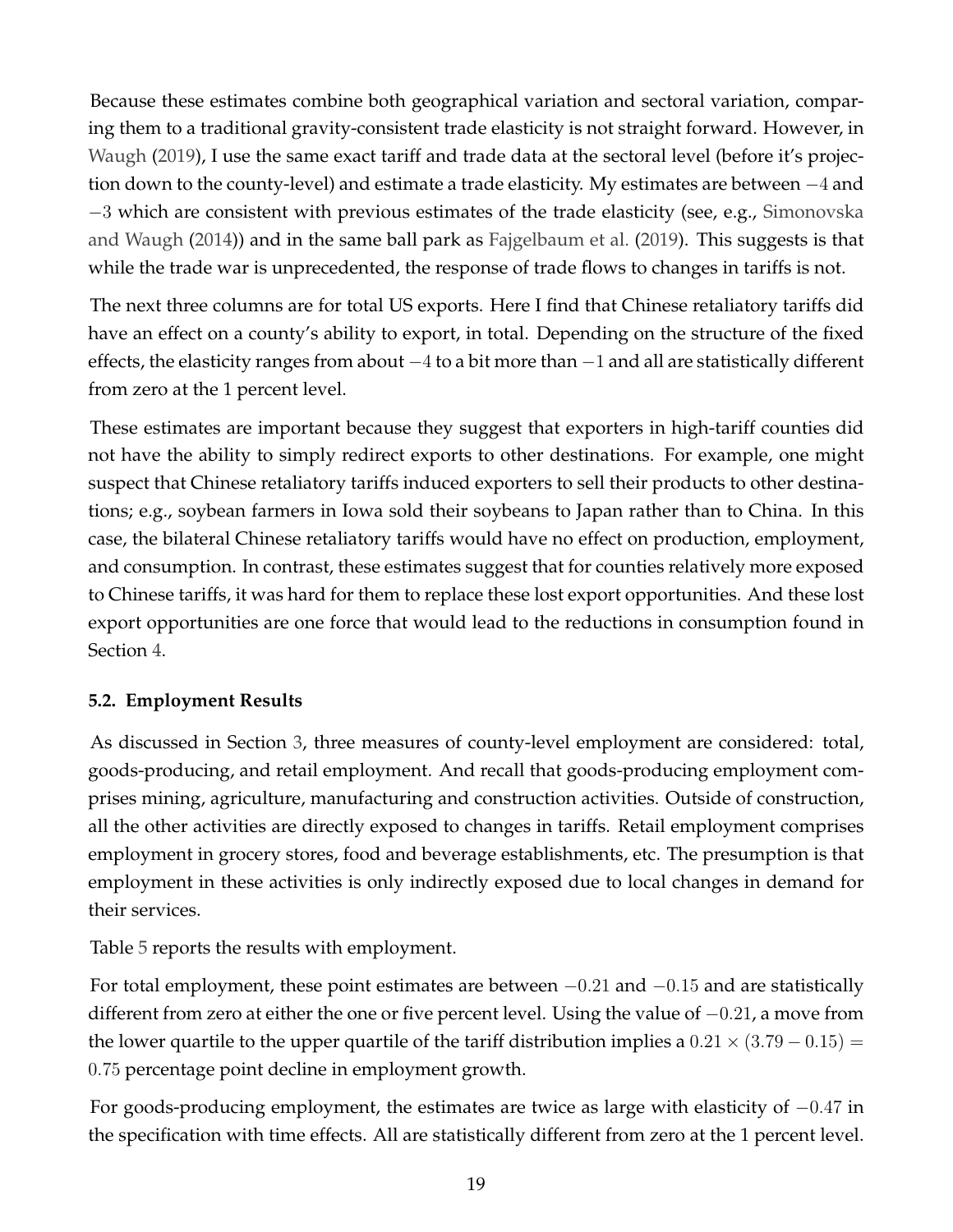<span id="page-20-0"></span>

|                             |                                   | <b>Total Employment</b>            |                                   | <b>Goods Employment</b><br><b>Retail Employment</b> |                                   |                                   |                      |                |                   |
|-----------------------------|-----------------------------------|------------------------------------|-----------------------------------|-----------------------------------------------------|-----------------------------------|-----------------------------------|----------------------|----------------|-------------------|
| $\Delta \log(1+\tau_{c,t})$ | $-0.24***$<br>$\left[0.04\right]$ | $-0.24***$<br>$\lceil 0.06 \rceil$ | $-0.18***$<br>$\left[0.06\right]$ | $-0.44***$<br>$\begin{bmatrix} 0.08 \end{bmatrix}$  | $-0.50***$<br>$\left[0.10\right]$ | $-0.36***$<br>$\left[0.13\right]$ | $-0.23***$<br>[0.06] | 0.07<br>[0.07] | $0.14*$<br>[0.08] |
| <b>Time Effects</b>         | N                                 | Y                                  | Y                                 | N                                                   | Y                                 | Y                                 | N                    | Y              | Y                 |
| <b>County Fixed Effects</b> | $\mathbf N$                       | N                                  | Y                                 | N                                                   | N                                 | Y                                 | N                    | N              | Y                 |
| # Observations              | 55,053                            |                                    |                                   |                                                     |                                   |                                   |                      |                |                   |
| Time Period                 |                                   | Jan 2017 - June 2019               |                                   |                                                     |                                   |                                   |                      |                |                   |

**Table [5:](#page-20-0) Employment Growth and Chinese Retaliatory Tariffs**

**Note:** County-level observations are weighted by a county's 2010 population. Standard errors are clustered at the county level and are reported in brackets.

This estimate of −0.47 implies 1.70 percentage point decline in goods producing employment growth for high tariff counties relative to low tariff counties.

For retail employment, the estimates are all over the place. Absent any controls, the estimate is negative and significant; with time-effects, it is essentially zero; with time and county-level effects it becomes positive and statistically significant at the ten percent level.

What is going on with retail employment? The issue is that there are time-varying county effects not controlled for which are correlating with a county's exposure to retaliatory tariffs. To explore this issue, I estimated the following specification

<span id="page-20-1"></span>
$$
\Delta \log L_{c,t} = \beta \Delta \log(1 + \tau_{c,t}) + \sum_{y=B1,2018}^{B3,2019} \left( 1 \left\{ t = y \right\} X_c' \delta_y \right) + \alpha_t + \alpha_0 + \epsilon_{c,t} \tag{6}
$$

where the second term interacts a time-dummy with fixed county characteristics. The county characteristics that I consider are the ones that I found correlate with a county's tariff exposure: a county's goods employment share (in 2016) and an interaction between time and a county's rural population share (as measured by the Census in 2010). The time dummies are at the bimonthly frequency and was chosen to preserve the high-frequency fidelity of the data, yet reduce some of the noise that arises at the monthly frequency. The idea here is to control for any time-varying shocks that are specific to rural or goods-producing areas. Also note that because of the interaction terms, I am unable to include county fixed effects.

Table [6](#page-21-0) reports the results from [\(6\)](#page-20-1) for all measures of employment. Focusing on retail employment, the point estimate is negative, large, and statistically significant after including the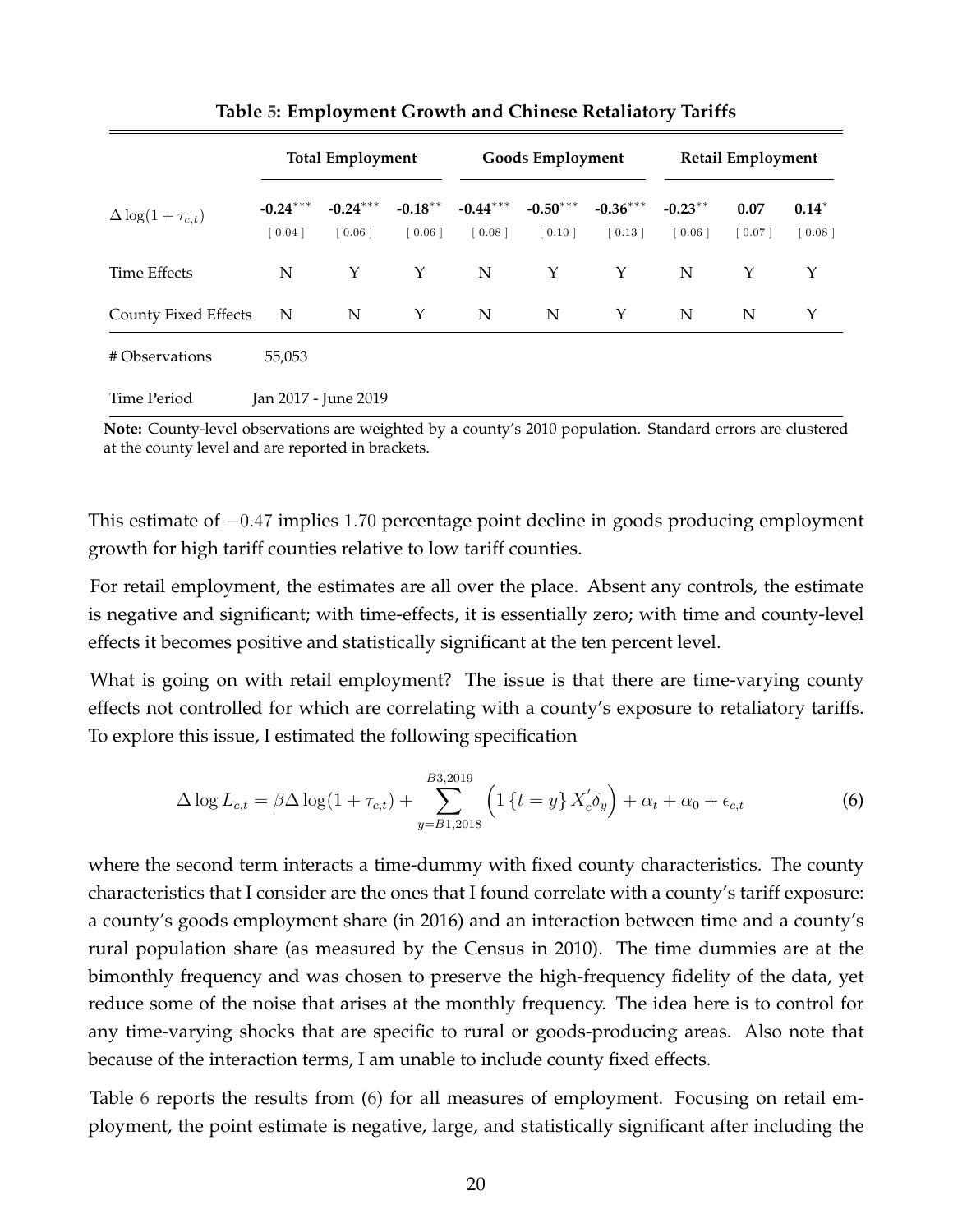<span id="page-21-0"></span>

|              |                             | Total                             | Goods                             | Retail                           |
|--------------|-----------------------------|-----------------------------------|-----------------------------------|----------------------------------|
|              | $\Delta \log(1+\tau_{c,t})$ | $-0.26***$<br>$\left[0.06\right]$ | $-0.47***$<br>$\left[0.12\right]$ | $-0.20**$<br>$\left[0.08\right]$ |
| Time Effects |                             | Υ                                 | Y                                 | Υ                                |
|              | # Observations              | 54,927                            |                                   |                                  |
| Time Period  |                             | Jan 2017 - June 2019              |                                   |                                  |

**Table [6:](#page-21-0) Employment and Tariffs, Specification [\(6\)](#page-20-1)**

**Note:** Results from specification [\(6\)](#page-20-1). County-level observations are weighted by a county's 2010 population. Standard errors are clustered at the county level and are reported in brackets.

flexible interaction terms. Goods employment remains essentially the same as in the time-effect specification in Table [5.](#page-20-0) Consistent with the negative retail employment response, the elasticity of the tariff to total employment increases by a third. For goods-producing employment and auto-sales, estimates from [\(6\)](#page-20-1) are little changed relative to those in Table [5](#page-20-0) and Table [3.](#page-17-0)

Inspecting the interaction terms confirms the discussion above. Both the time-interacted ruralshare dummies and goods-producing-share dummies are often significant. However, the most important set of interactions are the ones with goods-producing share. What appears to be occurring is that retail (and total) employment in counties oriented towards goods-producing actives (and to an extent rural) performed relatively better over this time period and *increasingly so* over the second-half of 2018. And because counties oriented towards goods-producing actives are also more likely to be exposed to Chinese tariffs, the negative tariff effect is being masked unless these events are controlled for.

Returning to the insignificant or positive point estimates on retail employment in Table [5,](#page-20-0) the issues are easier to understand now. The interactions reveal non-time-invariant factors and, hence, county effects do not capture these changes. And because these factors are specific to counties oriented towards goods-producing activities, a common time effect does not capture this either.

The point estimate of  $-0.19$  implies a  $0.19 \times (3.79 - 0.15) = 0.70$  percentage point decline in retail employment growth. This point estimate also has an interpretation for overall consumption growth as well. [Guren et al.](#page-30-2) [\(2018\)](#page-30-2) find (both in the time series and the cross-section) an elasticity of retail employment to personal consumption expenditures to be about one. Thus, using this elasticity, the point estimate in Table [6](#page-21-0) suggests that overall consumption fell by 0.70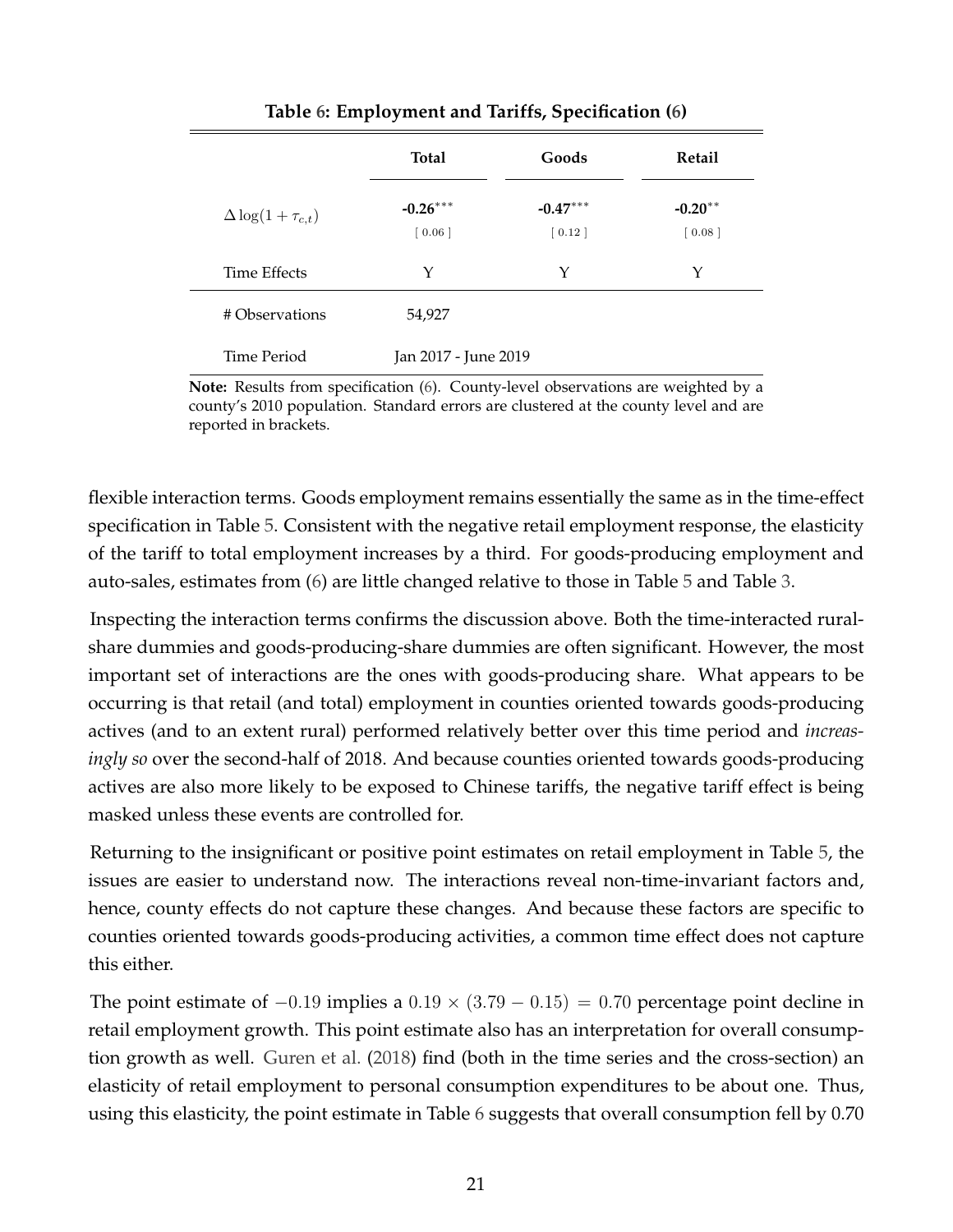percentage points in the most exposed counties relative to the least exposed counties.

Unlike the auto-sales results, these point estimates are far more sensitive to weighting issues. In the specifications for Table [5,](#page-20-0) not weighting county-level observations pushes the point estimates for total employment and retail employment essentially towards zero; goods-producing employment estimates are reduced by about half and still significant. The specifications in Table [6](#page-21-0) with the interaction terms are less sensitive to weighting issues. The point estimates for total and goods-producing employment reduced by about half and (surprisingly) the retail employment point estimate is virtually the same as reported in Table [6.](#page-21-0)

# <span id="page-22-0"></span>**6. Preexisting Trends and Announcement Effects**

The key threat to the validity of the interpretation that Chinese retaliation is leading to reductions in consumption and employment is some violation of the parallel trends assumption. That is, absent the treatment from China, consumption or employment in high versus low tariff counties would have grown, in expectation, at the same rate.

There are several plausible scenarios that could violate this assumption. One scenario relates to structural change and regional divergence issues. That is high tariff counties were already experiencing slower consumption and employment growth relative to low tariff counties because of, say, rural-urban migration or broader structural change (e.g., shift away from goods producing activities). As discussed in Section [3,](#page-6-1) counties facing more severe Chinese retaliation were those with larger rural populations and more employment in goods producing activities.

A second scenario relates to unobserved shocks that spuriously correlate with the change in tariff exposure. An example would be a negative agriculture shock (e.g., widespread flooding or poor weather conditions) or a negative demand or productivity shock concentrated on US manufacturing.<sup>[7](#page-22-1)</sup> In this example, because tariff retaliation correlates with agriculture and manufacturing intensive areas, the results may reflect the unobserved shock and not the effect of Chinese tariffs. Per the discussion around the retail employment effects above, this is an important concern.

To explore these issues, my strategy is to project consumption and employment growth on (i) interactions between time and the change in the tariff as of the final available observation (January 2019 for autos, March 2019 for employment) and (ii) interactions between time and a county's goods employment share and an interaction between time and a county's rural population share. The interactions between time and the final tariff is designed to check for any preexisting trends and announcement effects. The later set of interactions is designed to pick up trends and concentrated shocks that are associated with relatively more rural or agricul-

<span id="page-22-1"></span> $7$ These are not hypothetical scenarios. In the 2015-2016, the QCEW shows very clearly that areas intensive in goods producing activities were severely depressed. And in 2019 parts of the US midwest faced severe flooding.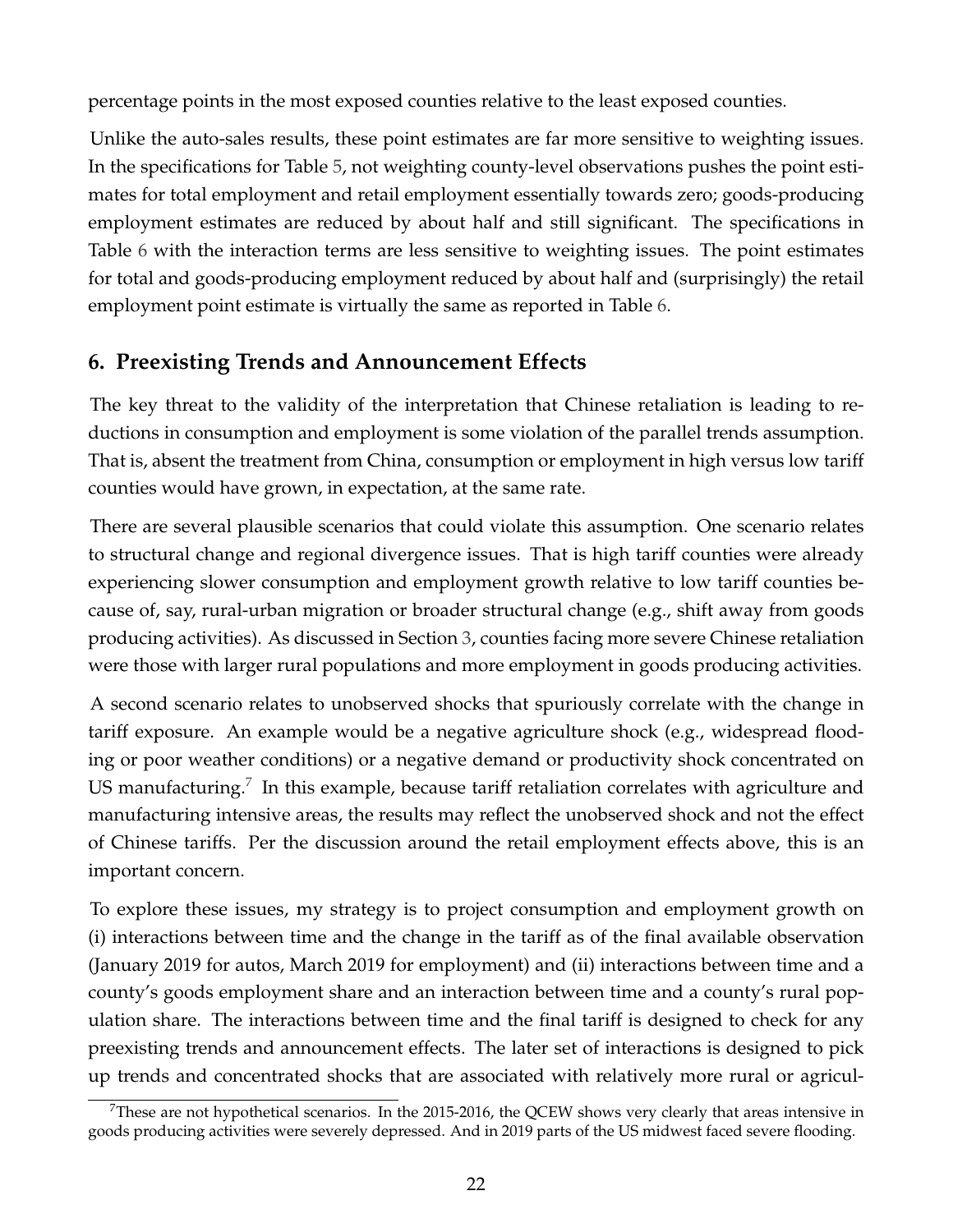<span id="page-23-0"></span>

Figure 4: Auto Sales and Chinese Tariffs, Jan 2017 - Jan 2019

ture and manufacturing intensive counties. Moreover, these are the same set of interactions explored in Table [6](#page-21-0) and specification [\(6\)](#page-20-1).

Specifically, the empirical specification for both consumption and employment growth is

$$
\Delta \log Y_{c,t} = \sum_{y=B1,2017}^{B1,2019} (1 \{t = y\} \beta_y \Delta \log(1 + \tau_{c,2019})) + \sum_{y=B1,2018}^{B1,2019} (1 \{t = y\} X_c' \delta_y)
$$
(7)  
+ $X_{c,t}' \lambda + \alpha_t + \alpha_0 + \epsilon_{c,t},$ 

where the first sum on the right-hand side interacts a time dummy with the final tariff  $\tau_{c,2019}$ as of January 2019 (in the case of autos). The second sum interacts the time dummy variables with observable county characteristics: a county's goods employment share (in 2016) and a county's rural population share (as measured by the Census in 2010). The time dummies are at the bimonthly frequency and was chosen to preserve the high-frequency fidelity of the data, yet reduce some of the noise that arises at the monthly frequency. As before, standard errors are clustered at the county level, observations are weighted by a county's population.

Figure [4](#page-23-0) plots the results for auto sales. For each bi-monthly time period, the coefficients  $\beta_y$  and 90-10 confidence intervals associated with them are plotted. For all of 2017 and the first two months of 2018, the estimates of  $\beta_y$  are near zero and not statistically different from zero. This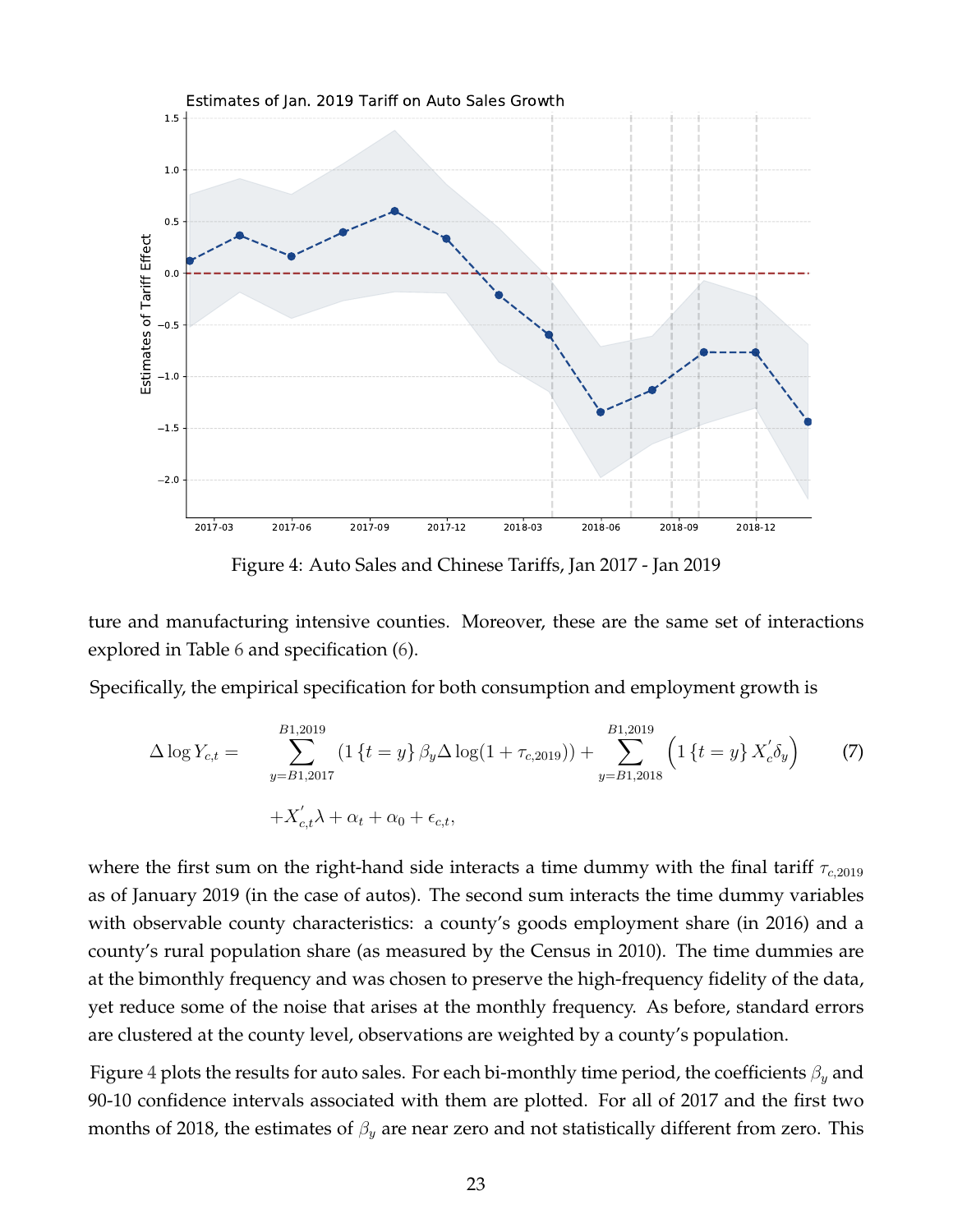means that the increase in a county's tariff from Chinese retaliation as of 2019 is uncorrelated with auto sales growth for all of 2017 and the first two months of 2018. This evidence supports the parallel trends assumption and the conclusion that Chinese retaliatory tariffs are causing the decline in auto sales growth.

Starting with in March/April of 2018, the  $\beta_y$  coefficient becomes statistically different from zero and essentially remains that way until the end of the window in January 2019. And the overall magnitudes are consistent with those found in Table [3,](#page-17-0) i.e. an elasticity of around minus one. The fact that the coefficient becomes negative and statistically different from zero around the announcement but prior to the implementation of the tariffs in July 2018, suggests that consumers are reacting to the news of the forthcoming trade war. That is forward-looking consumers in March/April stop purchasing cars in anticipation of the negative consequences associated with the tariff war.

Very similar patterns emerge when looking at employment growth. Figure [5a](#page-25-0) - [5c](#page-25-0) show the same analysis for total employment, goods-producing employment, and retail employment.

For both total employment (Figure [5a\)](#page-25-0) the estimates of  $\beta_u$  are near zero and not statistically different from zero for all of 2017 and the first several months of 2018. Then starting in March/April of 2018, the  $\beta_y$  coefficient becomes negative and increasingly so for the rest of 2018 and into 2019.

Goods-producing employment Figure [5b](#page-25-0) displays a very similar patter with one exception. There is a brief period that counties more exposed to retaliatory tariffs in 2019 experienced faster employment growth at the end of the end of 2017 and 2018. The point estimates are meaningful and just statistically significant at the ten percent level. Per the discussion around retail employment, this is another piece of evidence that Chinese retaliatory tariffs seemed to hit well performing areas in the US economy.

Figure [5c](#page-25-0) displays the results for retail employment. These are a bit less clear relative to the previous findings, but supportive of the interpretation that retaliatory tariffs are hurting retail employment. For all of 2017 and the beginning of 2018, the estimates of  $\beta_y$  are negative and, with the exception of the very first period, all are statistically indistinguishable from zero. After the announcement of the start of the Trade war, the coefficients systematically become more negative and become statistically different from zero.

Overall, the behavior of these employment measures prior to the start of the trade war is supportive of the parallel trends assumption. And the behavior of employment around the announcement suggests some anticipatory effects in response to just the news of the trade war, though this is less clear relative to auto-sales growth.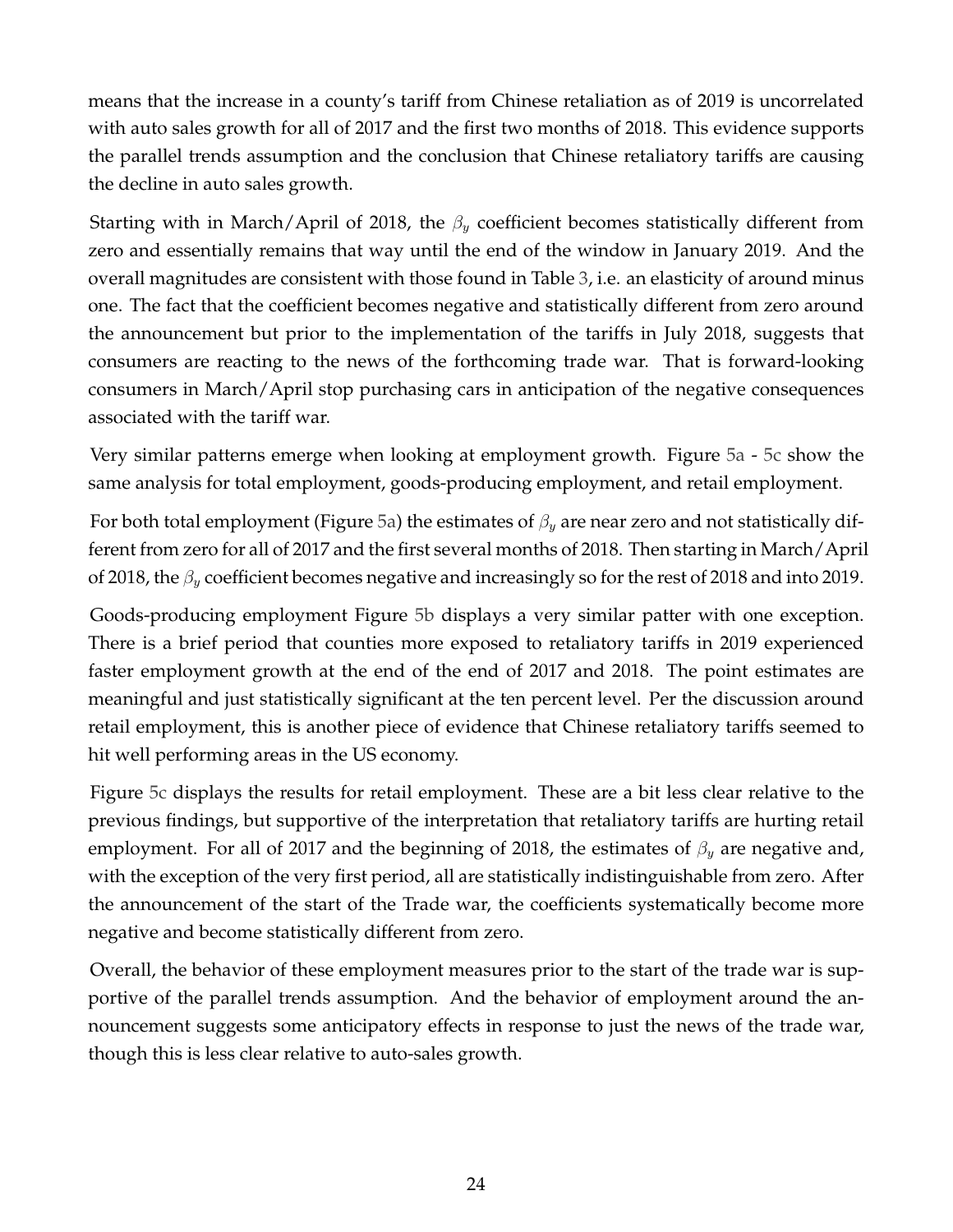



(b) **Employment (Goods) Growth, Jan <sup>2017</sup> - Jun <sup>2019</sup>**

<span id="page-25-0"></span>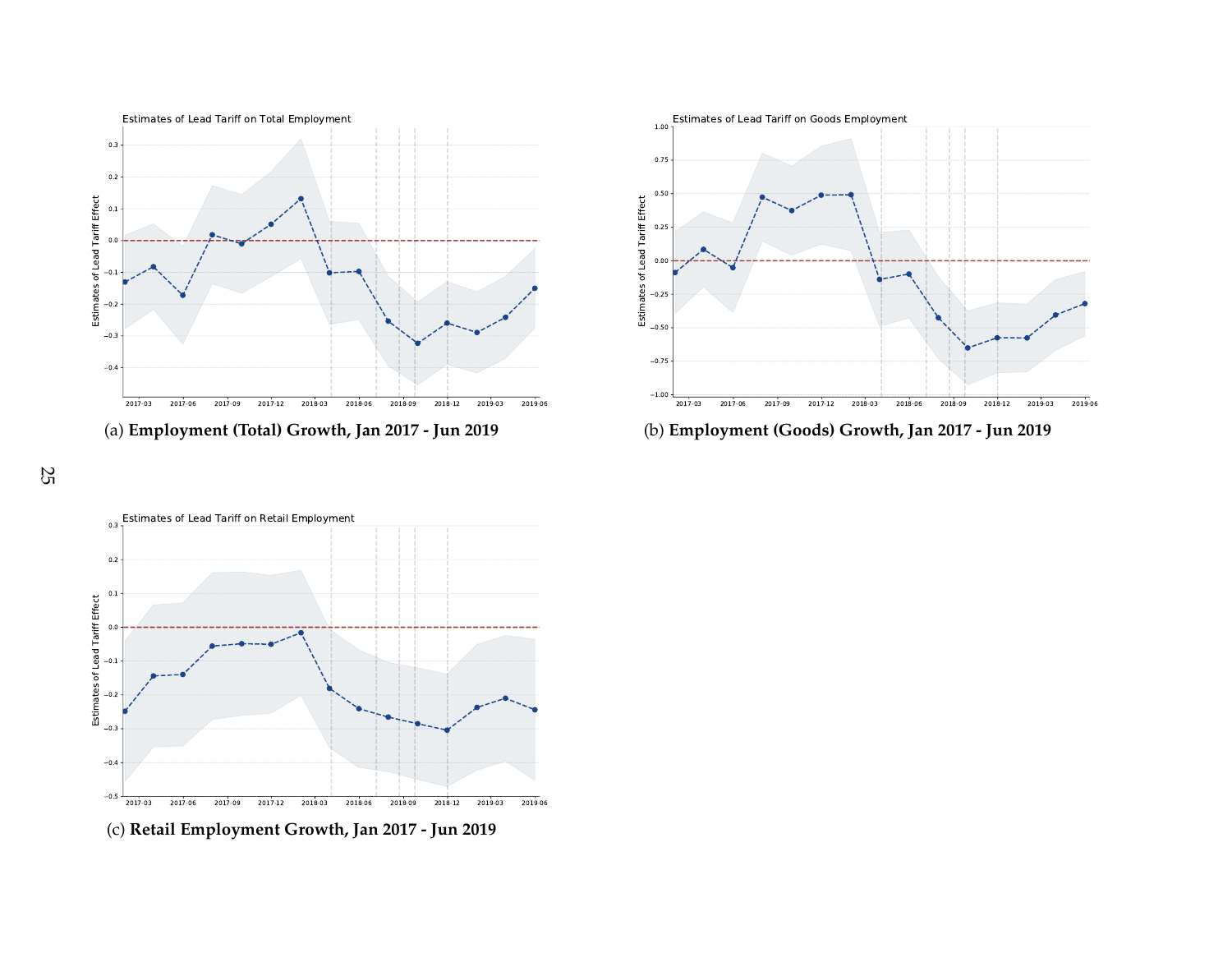# **7. Discussion**

Given the results, this section discusses interpretation, open questions, and provides a simple, back of the envelope calculation behind the distributional and aggregate effects of Chinese retaliatory tariffs.

## **7.1. Interpretation**

Overall, the trade and employment effects connect well with the reductions in consumption. That is, for counties who were more exposed to Chinese retaliatory tariffs, these tariffs reduced a county's exports (Table [4\)](#page-18-0), it reduced employment (Table [5\)](#page-20-0) and this mechanism reduced consumption (Table [3\)](#page-17-0). Moreover, because retail employment is affected (Table [6\)](#page-21-0) the consumption effects are likely broader than changes in the decision to purchase a car.

With that said, these results do leave open some questions.

One question regards magnitudes and if the results in Table [3](#page-17-0) and Table [5](#page-20-0) jointly make quantitative sense. My instinct is that this is the role of an economic model to infer and interpret these estimates together. Given the discussion below about the role of expectations and uncertainty in shaping these results this is an important, but complicated question which I leave for future work.

Another issue is that these results do not provide a complete picture about the labor market effects. I measure employment along the extensive margin which may not provide a complete picture of the labor market outcomes. Intensive margin changes (e.g. reductions in hours) could be taking place in the background that would induce changes in consumption as well. Similarly, reductions in earnings through wages cuts, loss of bonuses, etc, are other changes that may be taken place for which I do not observe. One piece of evidence that suggests earnings must be falling is the result of [Cavallo et al.](#page-29-4) [\(2019\)](#page-29-4) who find that export prices (excluding the tariff) to China are falling which suggests that producers are bearing the incidence from the retaliatory tariffs.

A final issue is the role of expectations and uncertainty. In the context of the economic model discussed in equations [\(1\)](#page-4-0) and [\(2\)](#page-5-0), a key force concerns  $Es$  and  $Ew$ , not about the current states. The story would proceed along lines like this: Consumers foresee future negative consequences of the trade war and react to the loss in future income by reducing consumption. They could also be reacting through precautionary motives due increased uncertainty about future income.

There are two reasons to be mindful of this story. First, returning to specification (3) in Table [3](#page-17-0) (which included tariffs and labor market outcomes on the right-hand side), an interpretation of it is that something above and beyond tariff-induced changes in the labor market are affecting consumption. If the labor market mechanism were the only force through which changes in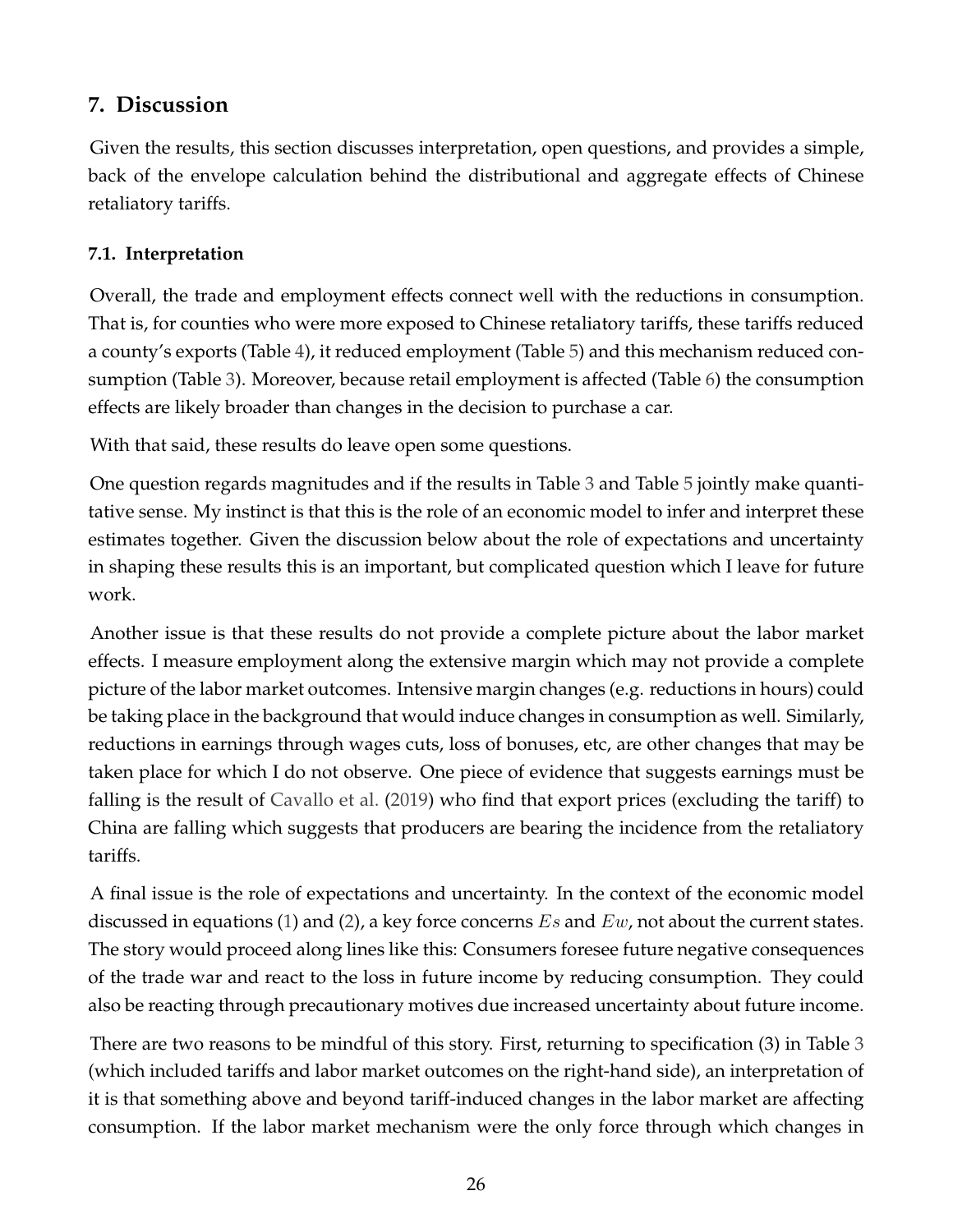tariffs are operating, then I would have suspected that the coefficient on the tariff change would have fallen (which it did not).

The second piece of evidence that expectations are playing a role are the responses seen in Figure [4](#page-23-0) and Figure [5a](#page-25-0) - [5c.](#page-25-0) For auto sales, the mere announcement of a trade war appears to get consumers to respond. And there is also some evidence that employers are responding through employment decisions.

## **7.2. The Aggregate and Distributional Effects: Two Back-of-the-Envelope Calculations**

The estimates in Table [3](#page-17-0) and Table [5](#page-20-0) are relative effects across counties. The often asked question is how these results map into aggregate outcomes. There are well known difficulties in answering the aggregate question with the research design that I employ in this paper. One aggregation approach is to operate under the assumption that the relative effects are the same as the absolute effects (see, e.g., [Autor et al.](#page-29-10) [\(2013\)](#page-29-10) as one example of this approach). This is what I do below.

Operating from a point estimate of  $-1.04$  for the effect of tariffs on auto sales growth in specification (3) of Table [3,](#page-17-0) I calculate the lost car sales for each month of the trade war, for each county and then sum across all counties. Using this approach, I find that this results in  $\approx 67,000$ lost autos. On a base of about 17.5 million autos sold in 2017, this is a decline of 0.39 percent. With an average purchase price of \$36,000 (see [Kelly Blue Book\)](https://mediaroom.kbb.com/2019-01-03-Average-New-Car-Prices-Up-More-Than-1-Percent-Year-Over-Year-for-December-2018-Closing-the-Strongest-Year-of-Growth-Since-2013-According-to-Kelley-Blue-Book), this works out to about \$2.5 billion in lost sales.

One can infer the aggregate consumption response with an estimate of the relationship between total expenditure and auto sales. [Aguiar and Bils](#page-29-11) [\(2015\)](#page-29-11), using the Consumer Expenditure Survey, estimate an elasticity of vehicle expenditure to overall expenditure to be between 0.72 and 1 (see their Table 2). Starting from a base of \$14,000 billion in personal consumption expenditures for 2017, these expenditure elasticities imply that Chinese retaliatory tariffs reduced aggregate consumption by between 0.28 and 0.39 percent or between \$40 billion and \$54 billion.

A second way to estimate the aggregate effect is to use the retail employment estimate and then connect it with consumption. Operating from a point estimate of −0.19 (Table [6\)](#page-21-0), I calculate the forgone retail jobs for each month of the trade war (for employment this goes to June 2019). Summing across all counties, I find that this results in about 22,500 lost retail jobs. On a base of about 15.8 million retail jobs in 2017, this maps into a 0.14 percent decline in retail employment. I can then use [Guren et al.'](#page-30-2)s [\(2018\)](#page-30-2) finding that a one percent change in retail employment maps into a one percent change in personal consumption expenditures. Starting from a base of \$14,000 billion, this implies that Chinese retaliatory tariffs reduced aggregate consumption by 0.14 percent or \$20 billion.

For both these numbers, it's important to remember that these aggregate effects are highly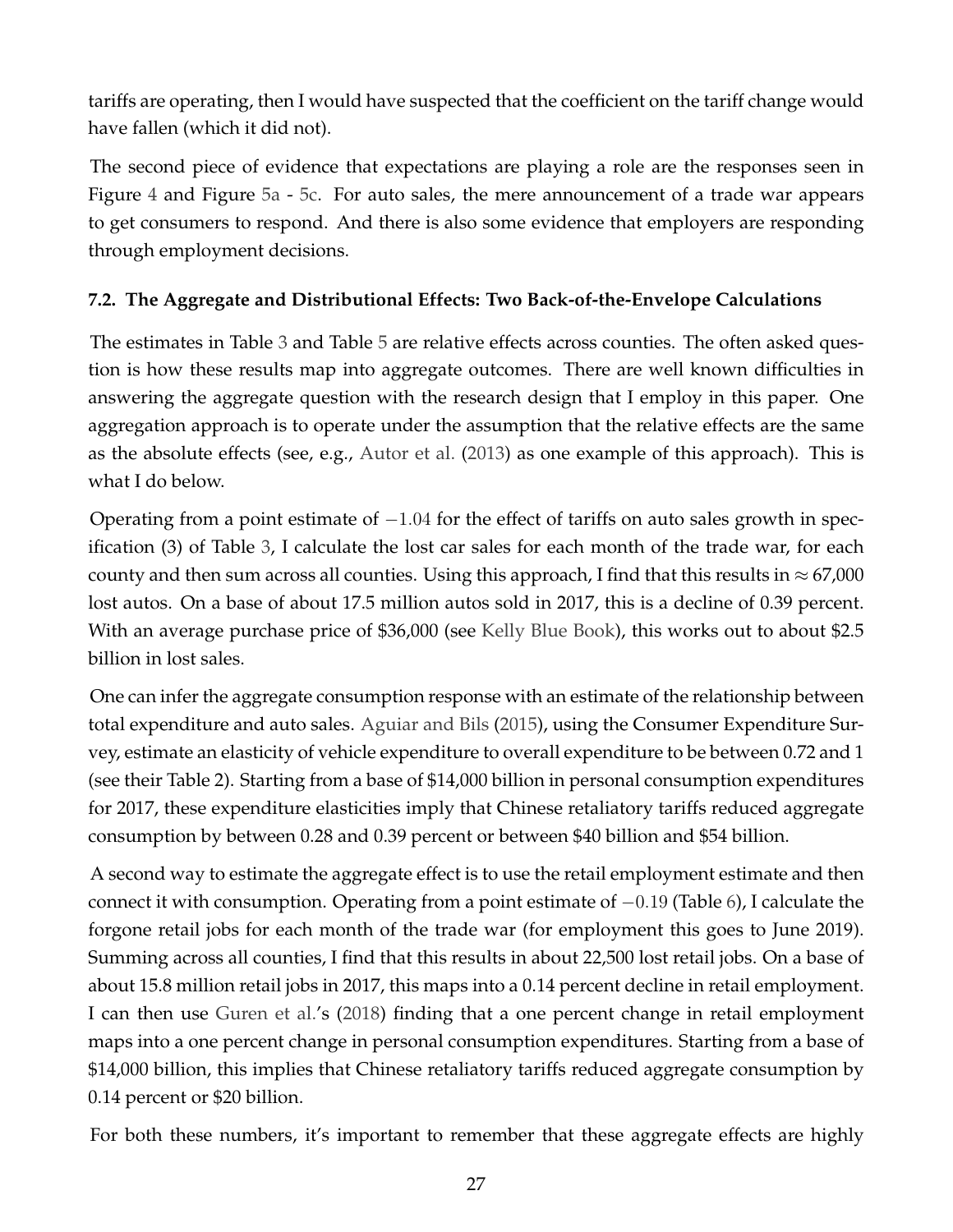concentrated on a small few. Using the estimates from retail employment, counties in the upper quartile of the tariff distribution are experiencing a \$630 decrease in consumption per worker. In contrast, the estimate for the least exposed is fourteen times smaller—counties in the lower quartile of the distribution experience a \$46 decrease in consumption per worker. Estimates from auto sales result in numbers which are twice as large—counties in the upper quartile of the tariff distribution are experiencing between a \$1,204 and \$1,673 decrease in consumption per worker vs. \$91 and \$126 decrease in the least exposed communities. These calculations suggest that Chinese retaliation is leading to large and concentrated welfare losses in the US.

# **8. Conclusion**

These results may raise more questions than answers. Let me pose some that I think are interesting. The most obvious question is: What is going on now? The US-China trade war has, if anything, been escalating. The auto results in this paper extend to January 2019; the new data should be available by the beginning of 2020. The additions of these data should enrich the already intriguing results.

The second question concerns a more precise interpretation. As noted in the text, a formal economic model is needed—in particular, one that takes into account (i) the durable nature of consumption in the data I am using and (ii) can explore the joint relationship between changes in trade, employment, and consumption and (iii) can examine the idea that expectations play an important role. I leave this for future work.

These results also have several important policy implications. In the context of the current economic environment in the US, these results have policy implications for short-run demand management policy in the US and the appropriate response to the trade war. The conventional wisdom is that the trade war is a negative, aggregate supply shock with declines in output and inflationary pressure. In contrast, the trade-war-induced declines in consumption that I am finding suggest that there are important demand-side effects from the trade war for consideration in the formulation of monetary policy in the US.

Another policy implication concerns the design of policies to address the distributional impacts of trade. In particular, this paper's main result provides new evidence that changes in Chinese trade policy are leading to concentrated welfare losses. While the current situation in the US is self-induced, the results of this paper validate a broader point: policy should be cognizant of the distributional effects associated with changes in trade exposure and trade policy. $8$ 

<span id="page-28-0"></span> $8$ Antràs, De Gortari, and Itskhoki [\(2017\)](#page-29-12), [Lyon and Waugh](#page-30-4) [\(2018\)](#page-30-12), [Hosseini and Shourideh](#page-30-12) (2018), and [Costinot](#page-29-13) [and Werning](#page-29-13) [\(2018\)](#page-29-13) are recent papers exploring the design of trade and tax policy in the presence of these distributional concerns.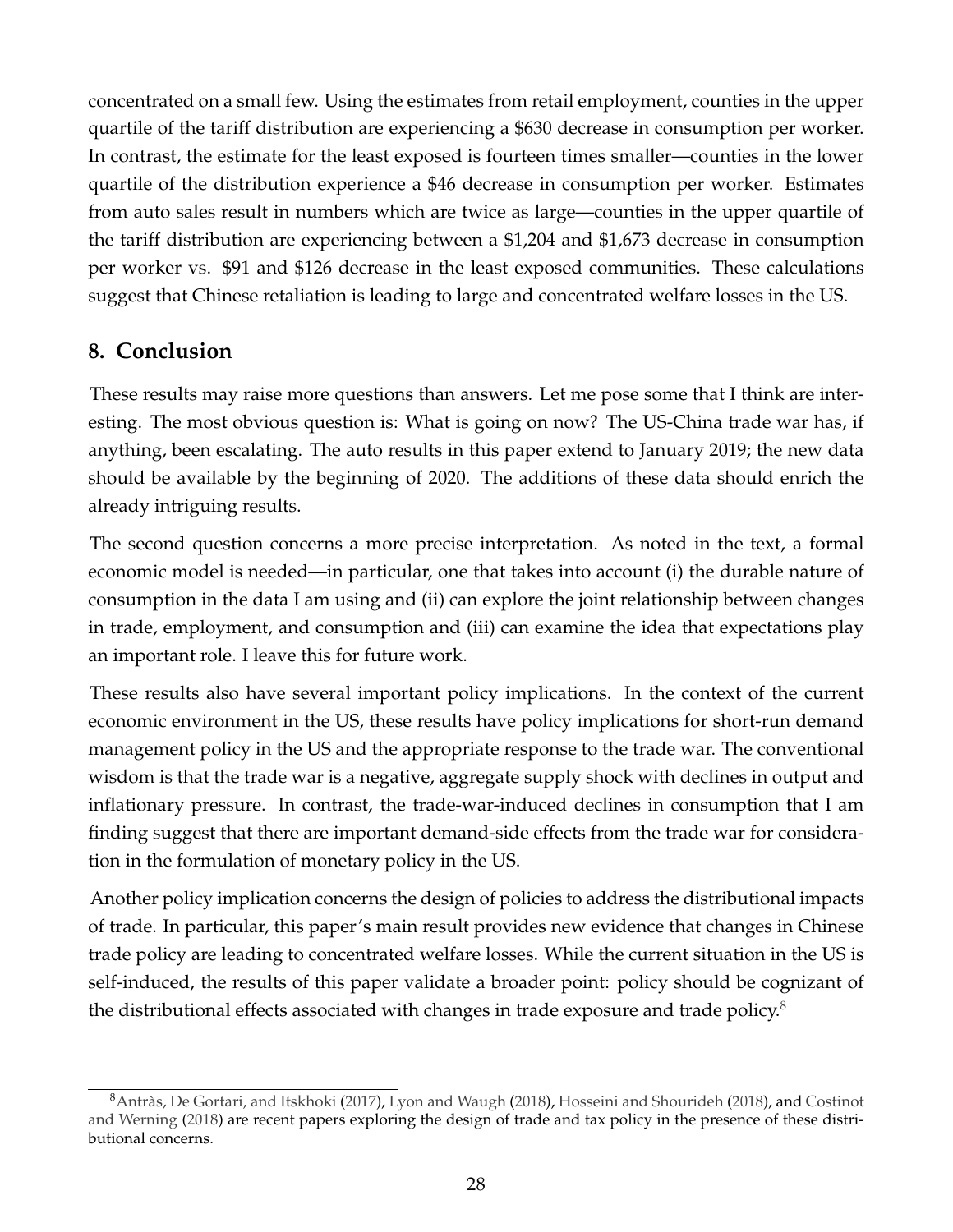### **References**

- <span id="page-29-11"></span>AGUIAR, M. AND M. BILS (2015): "Has consumption inequality mirrored income inequality?" *American Economic Review*, 105, 2725–56.
- <span id="page-29-8"></span>ALMUNIA, M., P. ANTRÀS, D. LOPEZ-RODRIGUEZ, AND E. MORALES (2018): "Venting Out: Exports During a Domestic Slump," Tech. rep., National Bureau of Economic Research.
- <span id="page-29-3"></span>AMITI, M., S. J. REDDING, AND D. WEINSTEIN (2019): "The Impact of the 2018 Trade War on U.S. Prices and Welfare," Working Paper 25672, National Bureau of Economic Research.
- <span id="page-29-12"></span>ANTRÀS, P., A. DE GORTARI, AND O. ITSKHOKI (2017): "Globalization, inequality and welfare," *Journal of International Economics*, 108, 387–412.
- <span id="page-29-0"></span>ATTANASIO, O. P. AND L. PISTAFERRI (2016): "Consumption inequality," *Journal of Economic Perspectives*, 30, 3–28.
- <span id="page-29-10"></span>AUTOR, D., D. DORN, AND G. H. HANSON (2013): "The China Syndrome: Local Labor Market Effects of Import Competition in the United States," *The American Economic Review*, 103, 2121– 2168.
- <span id="page-29-1"></span>BARROT, J.-N., E. LOUALICHE, M. C. PLOSSER, AND J. SAUVAGNAT (2018): "Import Competition and Household Debt," .
- <span id="page-29-7"></span>BOWN, C., E. JUNG, AND E. ZHANG (2019): "Trump Has Gotten China to Lower Its Tariffs. Just Toward Everyone Else," *PIIE Report*.
- <span id="page-29-5"></span>BOWN, C. AND M. KOLB (2019): "Trump's Trade War Timeline: An Up-to-Date Guide," *PIIE Report*.
- <span id="page-29-6"></span>CARROLL, D. AND S. HUR (2019): "On the Distributional Effects of International Tariffs," .
- <span id="page-29-4"></span>CAVALLO, A., G. GOPINATH, B. NEIMAN, AND J. TANG (2019): "Tariff Passthrough at the Border and at the Store: Evidence from US Trade Policy," Working Paper 26396, National Bureau of Economic Research.
- <span id="page-29-9"></span>COCHRANE, J. H. (1991): "A simple test of consumption insurance," *Journal of political economy*, 957–976.
- <span id="page-29-13"></span>COSTINOT, A. AND I. WERNING (2018): "Robots, Trade, and Luddism," Working paper.
- <span id="page-29-2"></span>FAJGELBAUM, P. D., P. K. GOLDBERG, P. J. KENNEDY, AND A. K. KHANDELWAL (2019): "The Return to Protectionism," Working Paper 25638, National Bureau of Economic Research.